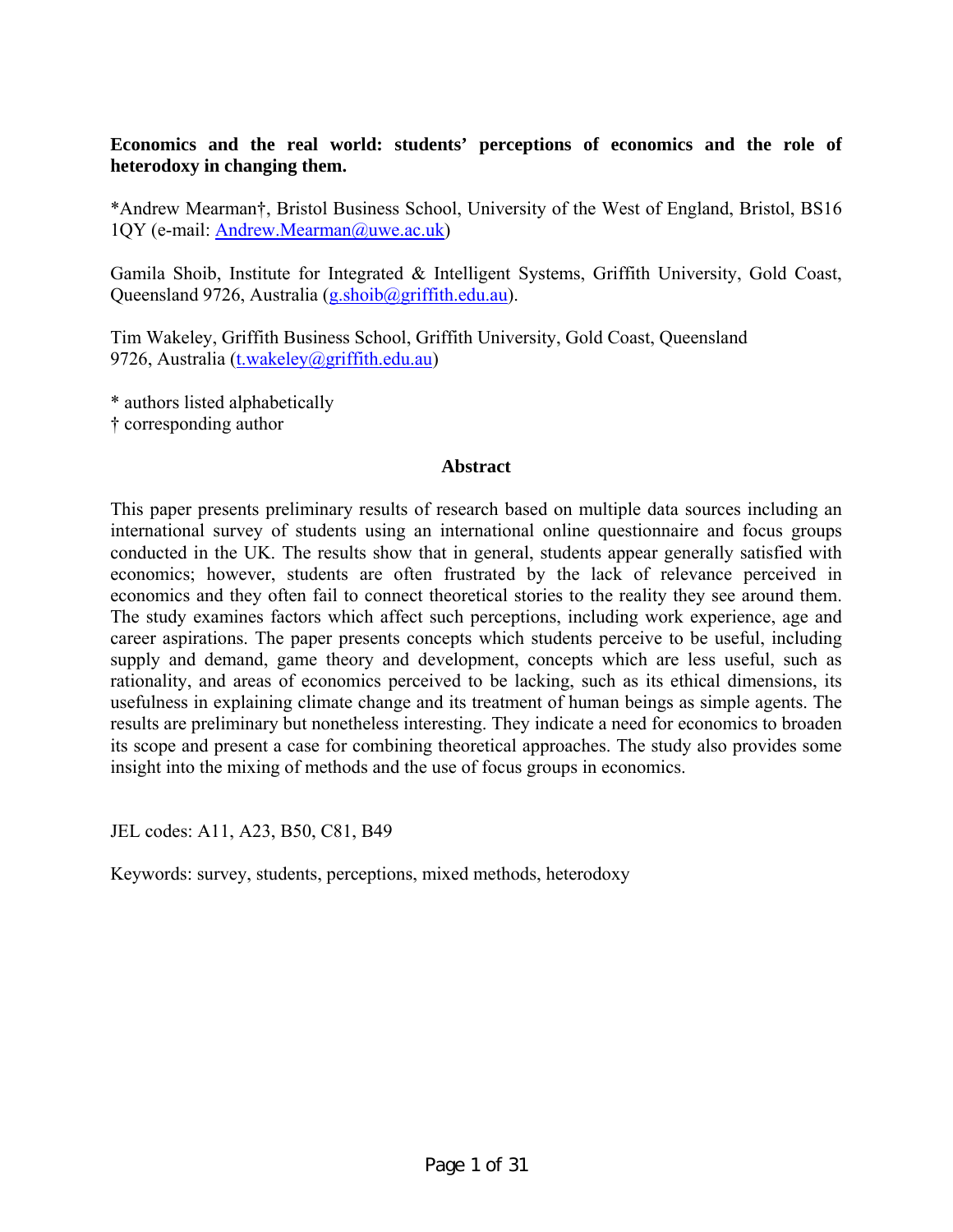# **Economics and the real world: students' perceptions of economics and the role of heterodoxy in changing them[1](#page-1-0) .**

## **Introduction**

 $\overline{a}$ 

This paper is inspired by several recent trends in Economics. In many ways, Economics and economists have been more confident in the recent past than ever before. They have engaged in so-called 'economic imperialism' (Lazear, 2000), which has seen them march into other disciplines in order to discipline them into using more rigorous methods: including statistical methods and rational choice theories. This influence can be seen in the practice of various other disciplines, such as political science and sociology, particularly in the USA. In other ways too, economists and their subject seem omnipotent: in the UK the Treasury dominates government; the Bank of England grabs news headlines at least once per month; every government department swarms with economists and the Government Economic Service grows rapidly (Ross, 2007).

At the same time, though, economics looks rather less confident. Student recruitment to Economics degree courses (and pre-degree courses) globally has been far from impressive for at least ten years (see, for example, Alauddin & Valadkhani, 2003; Knoedler & Underwood, 2003; Becker, 2004). Where economics was once the queen of the social sciences it is now seen as somewhat arrogant and aloof by competing disciplines (McCloskey, 1994) and more students seem to invest their education dollars in alternatives such as business studies, accounting and finance. This trend has led to a collective effort to improve economics teaching. It was hoped that improved pedagogy would, amongst other things, enhance recruitment. In addition, organisations such as the Economics Network try to persuade students why they should study Economics. In so doing, they appeal to students' pecuniary interests (Economics graduates' relatively high salaries) and to other ideals, such as analytical depth, rigour, the ability to explain, to think, and to influence. The developments in pedagogy have tended to focus on teaching process and innovation: examples include the use of classroom experiments (Holt, 1999), ICT (Reimann, 2004), evidence-based (rather than merely abstract theoretical) exercises and the greater use of illustrative examples. However, there have been those who have argued that from the perspective of educational philosophy (Clarke and Mearman, 2003), cognitive development (Earl, 2000) and engagement (ref), the content of Economics programmes should change. In some cases, these calls have included a more focused treatment of so-called 'threshold concepts', which are in some way analytically transformative: an example being opportunity cost. In other cases, the claim is made that a major problem facing economics (and its desire to recruit) is Economics itself: i.e. content must change. Some authors have even argued that the content should become more pluralistic, or even heterodox. That such calls have been made through established fora, such as the Economics Network (Mearman, 2007; this project) may be significant.

Such calls for curricular reform have a basis in another contemporary trend. Several historians of economic thought have spoken of the changing mainstream economics, of a battle for the future of economics, or of a new turn in economics (Colander, 2000; Colander, Holt & Rosser, 2004; Davis, 2006). Such a turn involves a contest and implies uncertainty and indeed opportunity. For

<span id="page-1-0"></span> $1$  This work has been funded by a grant from the Economics Network of the Higher Education Academy, which we acknowledge. All views expressed here and remaining errors are the authors' and are not those of the Economics Network.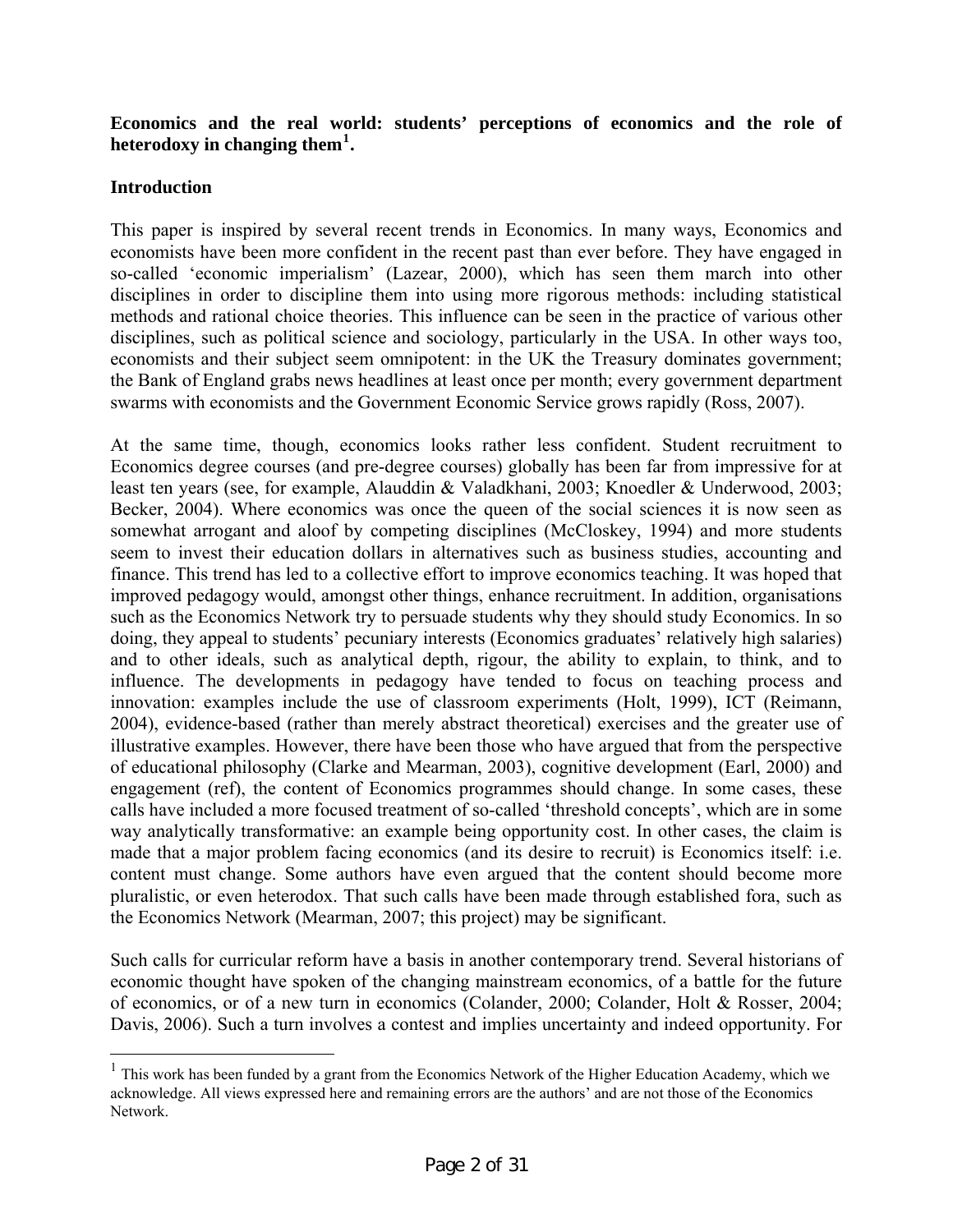a discipline which has regarded itself as progressing gradually, such uncertainty is legitimately regarded as surprising; and indeed may be seen as a countertendency to the confidence with which Economics operates in many of its spheres of influence.

If we view economics as a product in a competitive market place<sup>[2](#page-2-0)</sup> it is useful, if not essential, to have some idea of students' perceptions of it. Further, heterodox economists (including the authors) often claim that if Economics embraced heterodoxy more fully then students would probably adopt a more favourable attitude towards economics. But this claim presumes, rather than demonstrates, that students don't have a very high opinion of economics and it also assumes that potential reasons for this are curriculum content (i.e. topics addressed) and curriculum approach (i.e. the way topics are addressed – the theoretical lens through which they are viewed).

To summarise, then, this paper (and its home research project) is rooted in several recent trends in Economics: alongside a great confidence about the scope and application of economics outside the discipline, there is a concern about its current applicability and relevance, future direction, its attractiveness to students and its pedagogical approach in terms of process, content and aims. This research project aims to assess: 1) what students' perceptions of Economics are; 2) which economic concepts are found particularly useful and which are less useful; 3) what Economics may be lacking as a discipline, at least in terms of appealing to students; 4) which teaching methods work; 5) how does Economics assist students in thinking about real world issues; and 6) what is the potential role for heterodox and/or pluralist economics in addressing some of these findings and their attendant problems.

The research reported here is a first step towards providing empirical evidence of students' perceptions of economics<sup>[3](#page-2-1)</sup>. This paper reports initial findings from a worldwide student online questionnaire and a series of focus groups in the UK. The paper is organised as follows: in the next section, the project's research design is explored; then, selected findings from the quantitative element of the project are discussed; finally, findings from the qualitative element of the project are considered. All of these findings are tentative at this stage.

# **Methodology**

 $\overline{a}$ 

All research projects have research design, albeit much of the time it is implicit. Research design includes the methods of data collection and analysis to be used; but it is much wider, encompassing methodological considerations of what the research objectives are; what the standards for enquiry are; what the appropriate mode of data collection is; etc. in short, research design involves the consideration of philosophical issues of research and how they are to be operationalised. For example, rather than assuming that data collection and analysis are separate stages, it might be held that they are simultaneous.

<span id="page-2-0"></span><sup>&</sup>lt;sup>2</sup> Some readers may object to this commodification of economics, but we would argue that the perspective is valid since the harsh economic reality of university finances places every discipline at the mercy of market forces (and recently several disciplines have been culled from various universities around the globe).

<span id="page-2-1"></span><sup>&</sup>lt;sup>3</sup> While the authors cannot claim to be disinterested parties in the mainstream versus heterodoxy debate we can, at least, let the evidence speak for itself in so far as this is possible. Of course, we are open to the accusation that our interpretations of the evidence may be biased.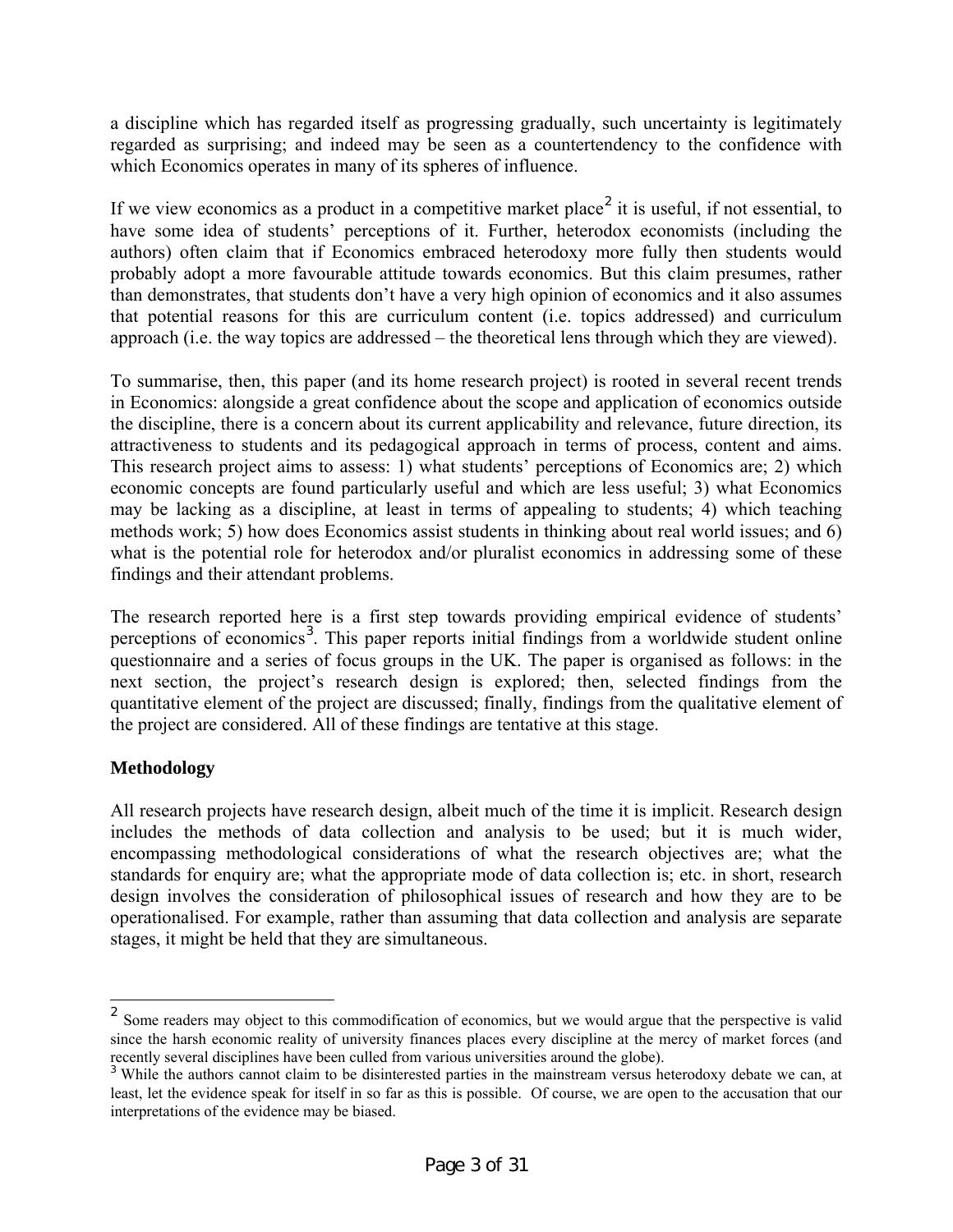At this stage, three different topics are covered: 1) the overall design of the project; 2) the design of the questionnaire and selection of respondents; and 3) the organisation of focus groups.

Typically, research design debates have involved long discussions about the relative merits of quantitative and qualitative data and analysis. Quantitative data and its analysis is held to be more reliable, have greater internal validity (we are capturing what we intend to capture) and usually (dependent on its method of collection) greater external validity (we can extrapolate from findings in one study). Qualitative data and its analysis are held by its proponents to offer much richer in-depth data which captures the context-specific and unique nature of human experience and interaction and human societies, in a way in which quantitative data cannot. Qualitative research also tends to deny that the strict objectivity claimed by quantitative analysts is possible. This debate between quantitative and qualitative approaches is itself rooted in philosophical debates, usually between positivist researchers and their opponents (of various types). Objections to the positivist approach focus on its claims to objectivity and truth, its excessive faith in the socalled scientific method, which it is argued fails to operate in science, its implicit ontology and to the (it is commonly claimed) inability of quantitative analysis to capture real relationships in society.

The quantitative/qualitative debate can perhaps best described as 'interminable'. For that and other reasons researchers have increasingly embraced research designs which mix quantitative and qualitative techniques. This approach has several names, including 'triangulation', but here we shall refer to it as 'mixed-methods research' (MMR). There are several arguments for engaging in MMR, as laid out in, for example Creswell and Plano Clark (2006). Perhaps the main reason for mixing methods is to transcend the quantitative/qualitative distinction, which is, in many ways false: for example, all quantitative analysis involves qualitative assumptions; qualitative analysis is in many cases amenable to quantification. Other justifications for mixing methods often involve a recognition of the fallibility of all methods, the inadequacy of data (perhaps because of measurement error), the recognition of investigator bias (leading to teams being used), and other pragmatic concerns, such as poor past performance in prediction. Downward and Mearman (2008) show that all of these concerns inform MMR at the Bank of England. Downward and Mearman (2007) show that there might be ontological reasons for engaging in MMR: for example, that objects of study have complex objects which require both quantitative and qualitative information for a proper analysis of them.

As Creswell and Plano Clark (2006) note, there are several ways of combining methods once that decision has been made. Often priority is given to one method. For example, many quantitative questionnaires are preceded by qualitative interviews in order to arrive at the appropriate questions, categories and response sets. In that case, the quantitative element drives the analysis. Conversely, quantitative analysis can be used simply to identify patterns in data which are then to be investigated using qualitative techniques. Sometimes the distinction is made between pattern recognition with quantitative data and causal analysis done by qualitative research: the quantitative identifies the 'what?' and the qualitative identifies the 'why?'

This project involves many of the elements above. Our research design involves two principal components: an online questionnaire; and focus groups. Each will be discussed in turn below. The purpose of the online questionnaire is to gather data globally on perceptions of economics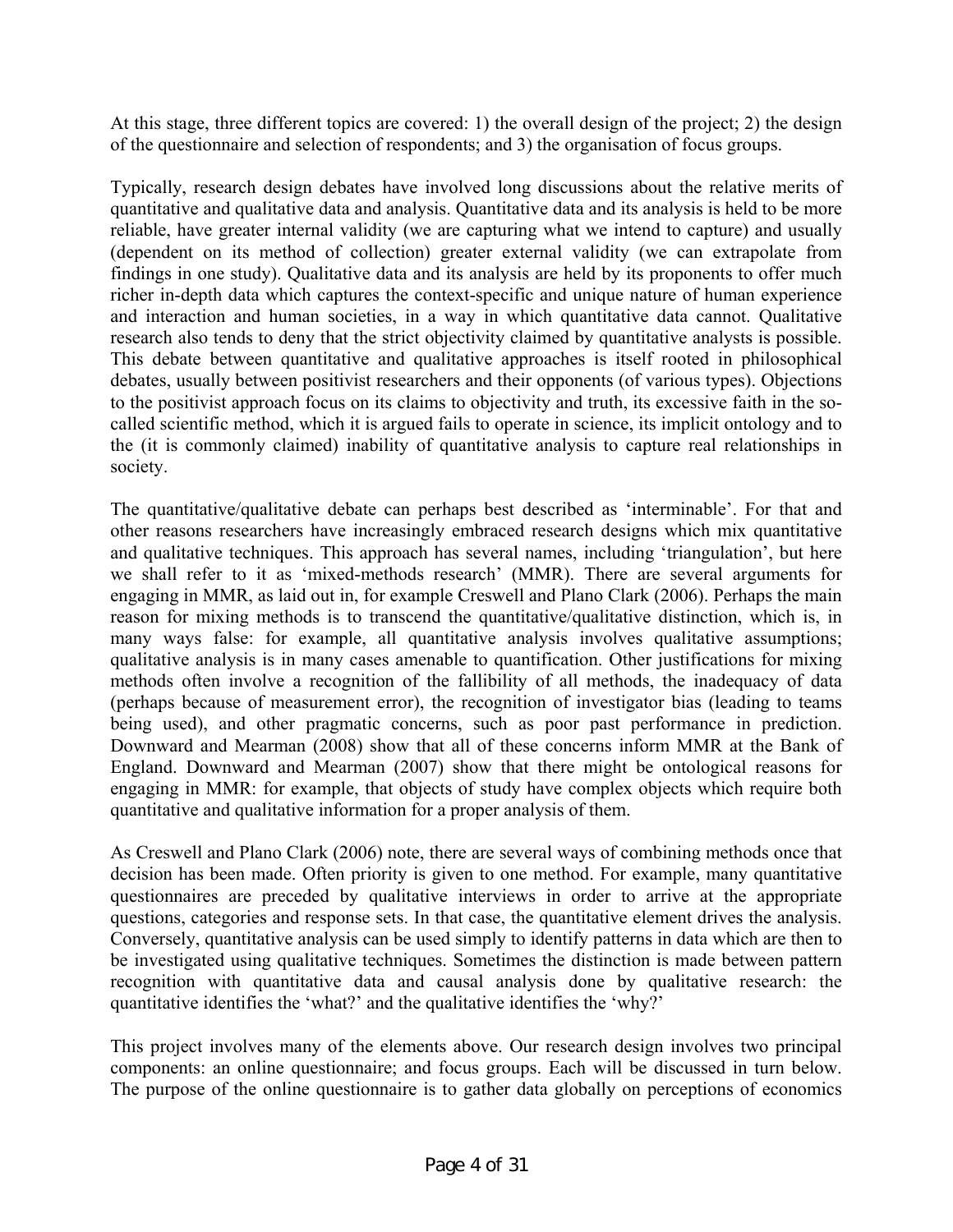and to establish patterns, which may be found to indicate causes, between those perceptions and a set of other factors, biographical information and cognitive abilities. The focus groups aim to ask similar questions in a different way; but also to ask different questions. The questionnaire was standardised, making data analysis easier; but it is less likely to generate novel findings than the focus groups. Having said that, the questionnaire did contain open questions for qualitative analysis, which did generate surprises, and patterns not apparent in the strictly quantitative data.

In this project it is not the case that one type of analysis drives the other. The survey and focus groups overlapped. The later focus groups were conducted after the survey had closed, and thus were informed by the survey. But one feature of the findings is that remarkably similar themes emerged from both, independently. Specifically, many of the themes we expected to emerge from the questionnaires also emerged from the early focus groups. Similarly, findings which came out of the questionnaire were reinforced by the outcomes of later focus groups. Thus, it can be claimed that this research project is a thoroughly mixed-methods approach, because it used the different techniques simultaneously, in order to find out different things and to investigate different aspects of the same thing (i.e. perceptions of economics, their causes, and recommendations for pedagogy).

# *The questionnaire*

One of the original research questions intended to be asked by the research was whether or not students' performance in demonstrating understanding of real world issues improved by being exposed to heterodox material. The classic way to assess this would be to randomly assign students from a population into two groups, one which exposed to heterodox material and one, the control, which was not. The performance of the population would then be tested and the effect (or not) of the heterodox material on performance could be assessed. The use of random assignment and control groups are essential to experimental design and is used extensively in medical research, for example to test the effectiveness of a medication versus a placebo. Such processes have several advantages, principally the avoidance of sample selection bias. Indeed, such methods have been used in educational research (see, for example, Fraenkel and Wallen, 1990). However, such methods do have drawbacks. An ethical objection to such studies would be that *if* indeed one method is beneficial, then one group is advantaged. Further, it could be argued that factors external to the experiment cannot confidently be removed and that therefore any evaluation of the heterodox material would be flawed. An alternative strategy is to simply ask students a series of indicative questions at the beginning and end of a course of study and see how their responses change. In this case, up to this point, these approaches have not been possible. In the current climate of economics, it is often difficult for heterodox economists to teach a course which is meaningfully heterodox.

For these reasons, a questionnaire was chosen. Questionnaires have several advantages as data collection tools, although the advantages vary with the type of questionnaire used and the questions asked. In a standard quantitative questionnaire approach questions are typically closed (have pre-defined answers) which make the data entry and analysis process much easier. It is claimed by some that closed questions also mean that all responses are easily compared and further are comparable; however, this may not be the case, particularly in self-completion questionnaires, it is difficult to be confident how respondents answered the questions. Closed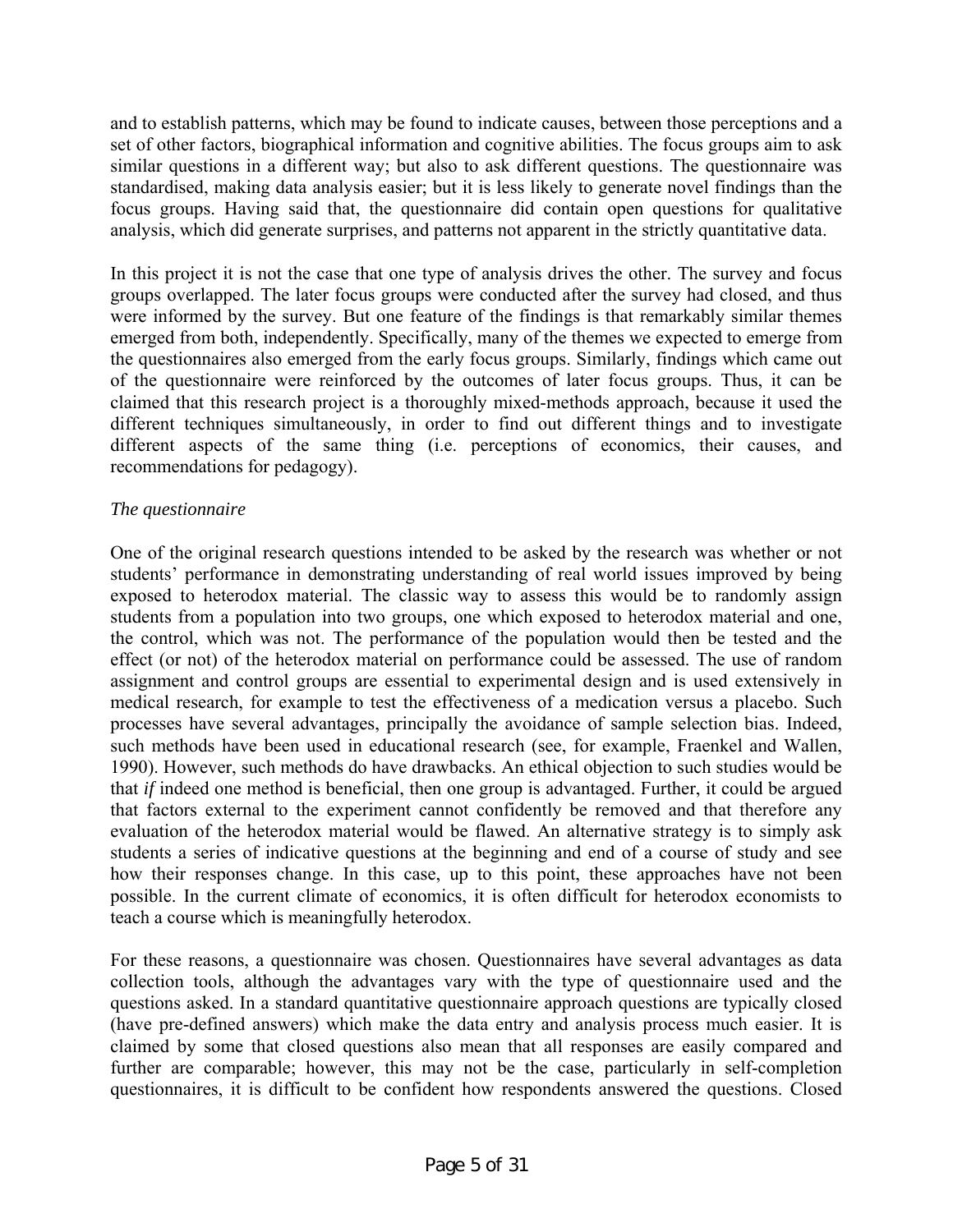question formats may have other advantages, such as that they may allow more questions to be asked, they may make the questionnaire easier to complete, which may improve response rates. Response rates are important because non-responses can significantly bias results from samples even if the sampling units have been selected randomly. However, closed questions have disadvantages too. They mean that novel responses cannot be made, making the questionnaire purely a method for testing prior hypotheses and unable to generate other types of new knowledge or indeed new hypotheses. Closed questions can even lower response rates if respondents continually feel frustration at being forced into answering questions in set ways. For these reasons, the questionnaire used here has mainly closed questions. However, at points during the questionnaire, open responses were appropriate. This is chiefly because it would have been impossible to identify *a priori* the full range of responses. *Ex post*, though, coding the responses is relatively easy, if labour-intensive. However, the questionnaire also asked questions explicitly informed by qualitative research principles.

The purpose of the survey instrument was to gather as much detail as possible about student attitudes towards economics in as succinct a format as possible. The survey questions are displayed in Appendix A. We expected students' perceptions of economics to be related to a number of factors, including the level of degree being studied, their academic experience (current year of degree), workplace experience (full time and part time), whether they have studied economics prior to their current studies and at what level. We also believed that career aspirations would have an impact on their perceptions in the sense that they had certain expectations of what they would learn from their economics course and its utility in this regard. Once a respondent had answered these questions we attempted to elicit their perceptions by asking them the extent to which they agreed or disagreed with a series of statements about economics with answers lying on a 5-point Likert scale ('Disagree Strongly' through to 'Agree Strongly' plus an extra category if they felt the question was 'Not Applicable'). These questions focused on the cognitive/intellectual approach and development of the student. It draws upon Earl's (2000) work on indeterminacy in the economics classroom and the claim (often made) that if we teach students heterodox material they just get confused. Thus, students were asked if they find economics frustrating; and/or confusing. For 'dualistic' thinkers, confusion and frustration ought to be correlated. We could hypothesise that students who are looking for correct answers will find economics confusing *per se* (because of opportunity cost) and parallel perspectives in particular. The survey finished with two open ended questions in which students were asked first (Q14) to name three concepts from their current economics units which added most to their understanding of the real world and (Q15), to list topics which they would have liked to see covered but which were not, respectively. The purpose of these questions was to generate novel answers; it also could be used as a guide to what the students have been exposed to and also to how useful heterodox concepts might be: if heterodox concepts appear consistently in the responses to Q14, this indicates a benefit from teaching heterodox material; and if heterodox concepts or concerns appear in Q15, this also supports the teaching of heterodox material. The answers here formed the basis of further qualitative research via focus groups and interviews. Students were offered an incentive to participate in the survey by being entered into a draw for an Apple iPod Nano if they returned a usable survey.

Before discussing the design of the questionnaire in detail, it is necessary to discuss the way in which respondents were selected. In order for sample selection to be undertaken according to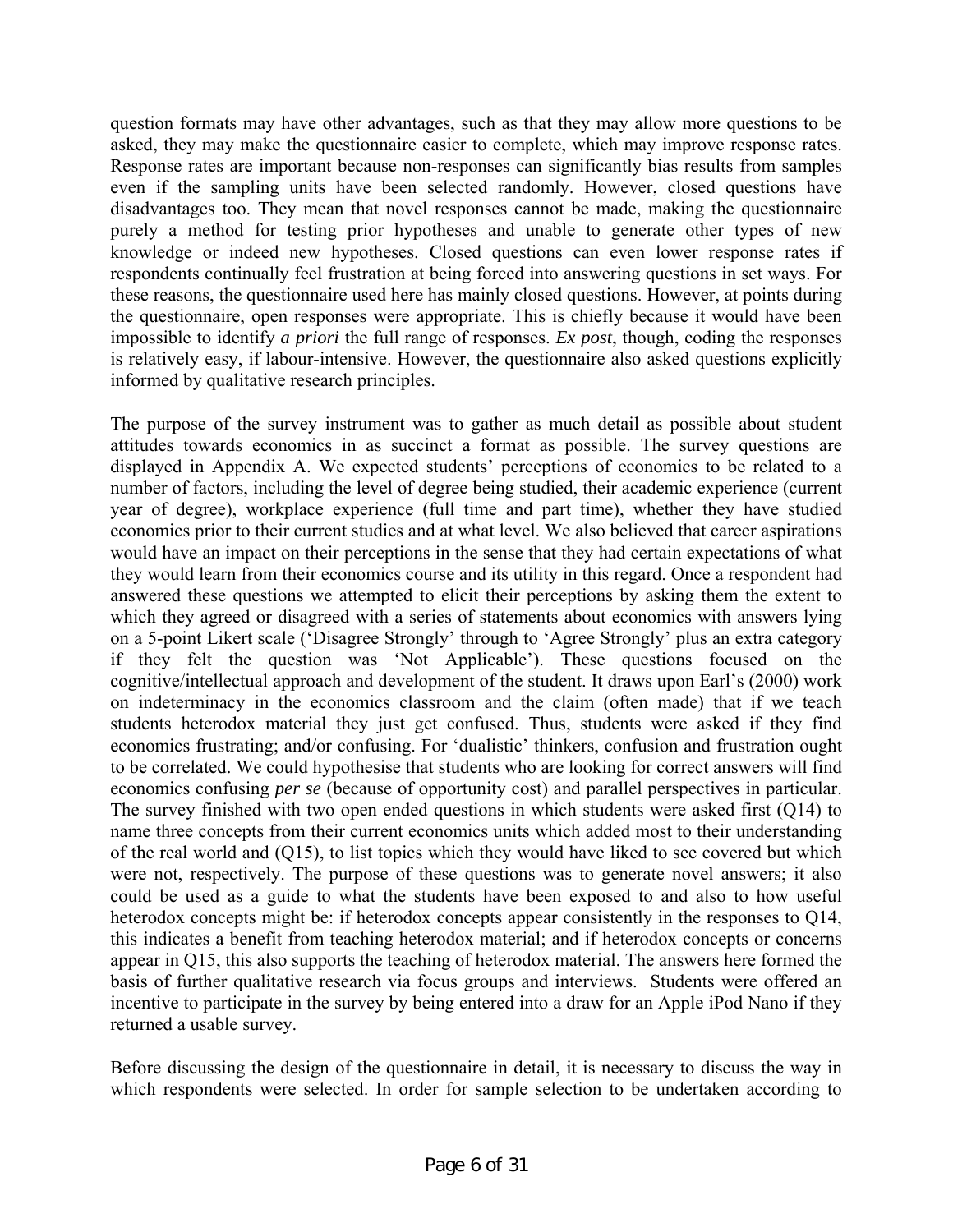probabilistic principles it is necessary to have a sampling frame. The sampling frame in this case would be all students of Economics in the entire world. Given constraints of time and money, it was impractical to even attempt to draw up some a sampling frame, or even to contact them all. Instead, a sample selection method based on convenience and snowball principals was chosen<sup>[4](#page-6-0)</sup>. Given that a random sample was impossible to gather, via some appeal to the law of large numbers, the objective became to gather as large and varied a sample as possible. Such a sample could be *ex post* representative, but more likely would simply contain adequate variation to be interesting.

The survey was piloted on a small number of students and no significant problems were identified so the survey was launched in April 2007. A second appeal was made in October 2007 in an attempt to widen participation. The survey closed in November 2007. The final result was a dataset made up of 1,158 usable responses. The method for gathering responses was as follows: an e-mail was written and sent via several known networks. These networks were a network of heterodox economists (Heterodox Economics newsletter)<sup>[5](#page-6-1)</sup>, the Economics Network list of departmental contacts<sup>[6](#page-6-2)</sup>, the Royal Economic Society newsletter<sup>[7](#page-6-3)</sup> and the (Australian) Society for

 $\overline{a}$ 

<span id="page-6-0"></span> $4$  It might be claimed that our sample selection method also involved theoretical sampling, because given the way our survey was disseminated, it was more likely that our respondents in fact were taught by economists sympathetic to heterodox economics. Thus, the sample could have captured the effects of heterodox concepts on understanding directly. In turn, the sample would have been justified theoretically in that it was targeted directly at answering our question. However, for reasons stated below, we cannot make this claim.<br><sup>5</sup> The exact text in this case was the same as that shown below (footnote 5), except that an additional paragraph was

<span id="page-6-1"></span>tagged on: We should also like to make a special request to UK heterodox economists who have recently/are currently running modules which have a significant heterodox content, where 'heterodox' might include a pluralist approach and/or specific heterodox approaches. We should like to conduct small focus groups on the effectiveness of heterodox economic concepts in understanding real world issues. Each focus group would comprise around 5 students, all of whom would be paid. The focus groups would take place in the period April-June. If you are interested in recruiting focus groups from your student groups, please contact Andrew Mearman  $(Andrew.Mearman@uwe.ac.uk).$  $(Andrew.Mearman@uwe.ac.uk).$ 

<span id="page-6-2"></span> $\delta$  The exact text read: Dear colleagues, An international survey is being undertaken into students' perceptions of economics. It is being conducted by Andrew Mearman (UWE, Bristol) and Tim Wakeley (Griffith University, Australia) as part of the mini- project funded by Economics Network. The major goal of the survey is to ascertain students' perception of the economics discipline and to identify factors which influence those perceptions. We believe the results may be highly useful in informing strategies in curriculum design aimed at improving recruitment, retention and overall satisfaction with economics. We seek the co-operation of economists in alerting students to this survey and encouraging students to take part. The survey will cover mainly UK, US and Australian students, however it is open to students in other countries. We are interested in the views of any students about to complete or who have recently completed any economics or economics-based (including business and finance) modules. Please encourage any eligible students to complete the survey. All students taking part will have the option to enter a prize draw to win an iPod. The survey can be completed online until 30.08.07. Students wishing to complete the survey should go to <http://www.survey.bris.ac.uk/ltsn/perceptions>.

<span id="page-6-3"></span> $^7$  The exact text read: A survey is being undertaken into students' perceptions of economics. It is being conducted by Andrew Mearman (UWE, Bristol) and Tim Wakeley (Griffith University, Australia). The major goal of the survey is to ascertain students' perception of the economics discipline and to identify factors which influence those perceptions. We believe the results may be highly useful in informing strategies in curriculum design aimed at improving recruitment, retention and overall satisfaction with economics. We seek the co-operation of economists in alerting students to this survey and encouraging students to take part. The survey will cover mainly UK, US and Australian students, however it is open to students in other countries. We are interested in the views of any students about to complete or who have recently completed any economics or economics-based (including business and finance) modules. Please encourage any eligible students to complete the survey. All students taking part will have the option to enter a prize draw to win an iPod. The survey is completed online. Students wishing to complete the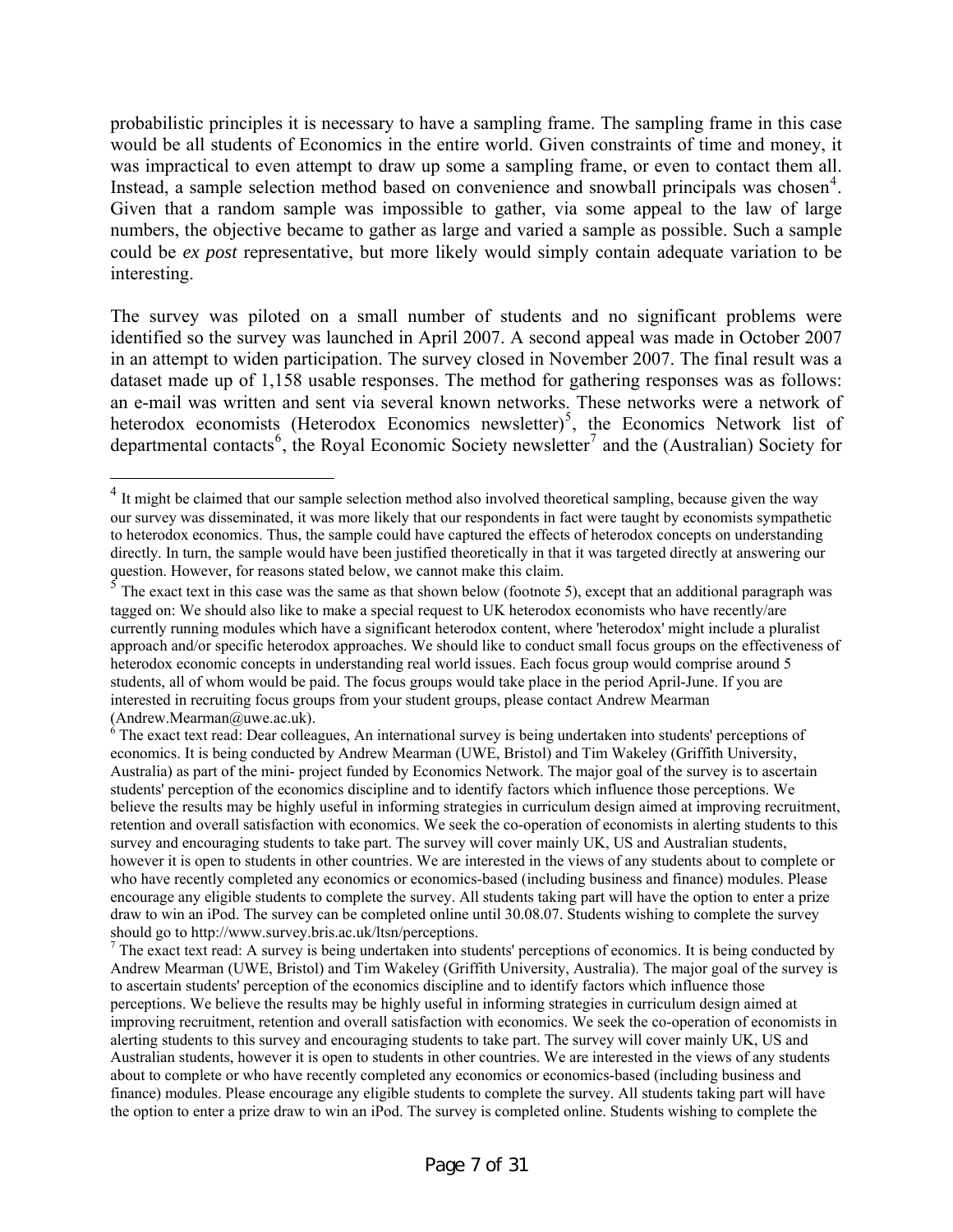Heterodox Economics. A few points should be made about this method of appealing for respondents. It clearly relies on convenience and known contacts. No equivalent message was sent out to American economists because no simple mechanism for doing so could be identified. That significantly may bias the results. However, the Heterodox Economics Newsletter is global and has a significant number of US-based economists on it. The spread of the call for participants depends on unknowable snowball mechanisms. We do not have data on what percentage of people who received the e-mail actually acted upon it or indeed passed it on, for example to their departments.

Because we have relied upon convenience sampling and existing professional networks there are obviously doubts about the extent to which the sample represents the population of students studying economics around the world (more on which, below). Whether our conclusions can extend beyond this particular sample discussed here is debatable, but analysis of the data generated by the survey has some use as an exploratory tool for later in-depth qualitative analysis. Even though we make no claims for generality from our sample we are confident that it is interesting in its own right and at the very least its findings are indicative of a range of student perceptions of economics because the absolute sample size is quite large and therefore should capture an interesting variety of opinions.<sup>[8](#page-7-0)</sup>

The survey was not targeted solely at economics undergraduates; it was intended to elicit responses from any student who has to study economics as a part of their degree programme. This means the sample contains responses from students who are studying on a variety of degrees and who may therefore face a choice at some point about whether they wish to pursue economics further.<sup>[9](#page-7-1)</sup>

In terms of representativeness, there are several dimensions. Age, gender balance, location, programme of study, experience in economics, work experience and nationality are all relevant. In this project, an additional variable is whether or not the student has been taught heterodox economics. If it could be ascertained, for example, that every respondent was currently studying a module with heterodox content, our inferences about heterodox economics could be more confident. If, on the other hand, we were trying to make general claims about Economics then our sample would be biased. Further, if our sample is mixed, but has an over-representation of heterodox respondents, it is biased. However, even if we knew the profile of economists who had encouraged their students to participate, this may not tell us much. Many heterodox economists have limited opportunity to teach heterodox economics. The most they can do in many cases is to teach mainstream material in a critical way. Indeed, it seems reasonable to assume that a significant proportion of the respondents were studying the standard curriculum. This is particularly likely to be true of the first year undergraduate respondents. As such, the students under them cannot be said to be being taught heterodox economics. Thus, we cannot claim *a* 

survey should go to<http://www.survey.bris.ac.uk/ltsn/perceptions>.

<span id="page-7-0"></span> $8$  A view supported by Bryman & Bell (2003: 101) who point out that '... it is the absolute size of a sample that is important not its relative size.' But, of course, '…a large sample cannot guarantee precision.'

<span id="page-7-1"></span> $9$  For example, Griffith University has a Bachelor in Business Degree which has a compulsory first year economics unit. Subsequently all economics courses are optional units and compete for student numbers with rival disciplines such as accounting, finance, marketing, etc.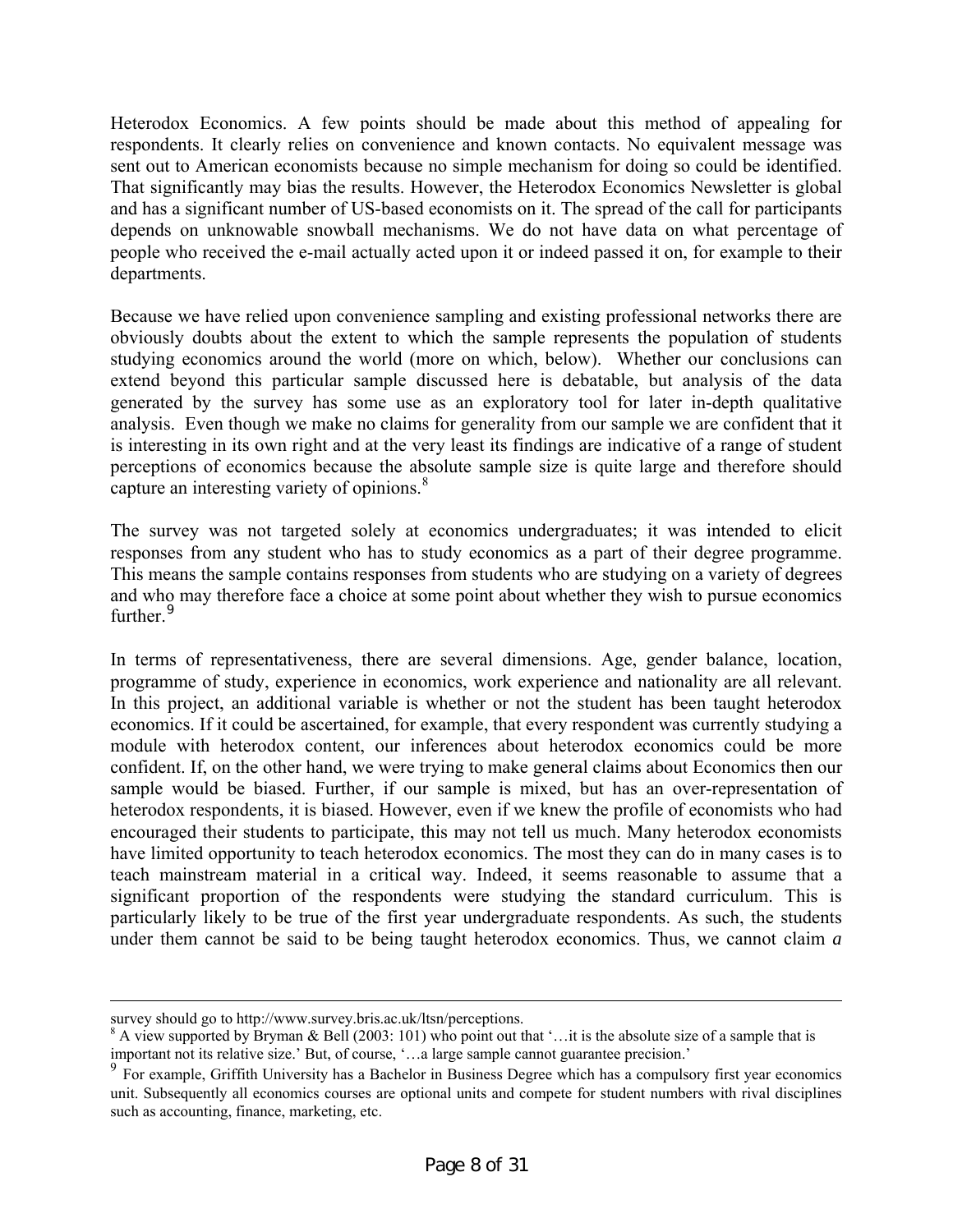*priori* that we have a 'heterodox' sample. On the other hand, we cannot rule that out. We can only judge our sample *ex post*.

Analysis of the location of respondents (Table 1) reveals that the majority of responses were obtained from students studying in the UK, USA, Australia and New Zealand. Consequently our conclusions cannot extend beyond these countries.

|       |                     | Frequency | Percent | <b>Valid Percent</b> | Cumulative<br>Percent |
|-------|---------------------|-----------|---------|----------------------|-----------------------|
| Valid | UK.                 | 476       | 41.1    | 41.1                 | 41.1                  |
|       | <b>USA</b>          | 214       | 18.5    | 18.5                 | 59.6                  |
|       | Australia           | 207       | 17.9    | 17.9                 | 77.5                  |
|       | New Zealand         | 218       | 18.8    | 18.8                 | 96.3                  |
|       | Republic of Ireland | 1         | .1      | .1                   | 96.4                  |
|       | Other               | 42        | 3.6     | 3.6                  | 100.0                 |
|       | Total               | 1158      | 100.0   | 100.0                |                       |

The split between male and female and their respective age groupings is shown in table 2 crosstabulated with age. The majority of respondents are less than 27 years old and the overall split of responses (final column) is 55.1% male versus 44.9% female. This split closely mirrors HESA data for economics and business studies students for 2006/7 (Table 3) where the respective figures are 57.1% and 42.9%. These comparative data suggest that our sample is at least representative on this dimension.

**Table 2: Sex and age distribution of respondents** 

|       |        |             |           | Age       |        |        |           |        |        |  |  |
|-------|--------|-------------|-----------|-----------|--------|--------|-----------|--------|--------|--|--|
|       |        |             | $17 - 21$ | $22 - 26$ | 27-31  | 32-36  | $37 - 41$ | $42+$  | Total  |  |  |
| Q1    | Male   | Count       | 377       | 171       | 31     | 27     | 17        | 15     | 638    |  |  |
|       |        | % within Q2 | 52.2%     | 57.4%     | 54.4%  | 81.8%  | 65.4%     | 68.2%  | 55.1%  |  |  |
|       | Female | Count       | 345       | 127       | 26     | 6      | 9         |        | 520    |  |  |
|       |        | % within Q2 | 47.8%     | 42.6%     | 45.6%  | 18.2%  | 34.6%     | 31.8%  | 44.9%  |  |  |
| Total |        | Count       | 722       | 298       | 57     | 33     | 26        | 22     | 1158   |  |  |
|       |        | % within Q2 | 100.0%    | 100.0%    | 100.0% | 100.0% | 100.0%    | 100.0% | 100.0% |  |  |

|        | Table 3: HESA (UK) data for number and sex of economics and business studies students |  |  |  |  |  |
|--------|---------------------------------------------------------------------------------------|--|--|--|--|--|
| 2006/7 |                                                                                       |  |  |  |  |  |

|               | %male | %female | %FT  | %PT  | %UK  | %other<br>EU | %nonEU |
|---------------|-------|---------|------|------|------|--------------|--------|
| Econ          | 65.1  | 34.9    | 88.6 | 11.4 | 61.6 | 9.9          | 28.5   |
| <b>Bus St</b> | 55.1  | 44.9    | 62.1 | 37.9 | 71.3 | 8.2          | 20.5   |
| Total         | 57.1  | 42.9    | 67.3 | 32.7 | 69.4 | 8.5          | 22.1   |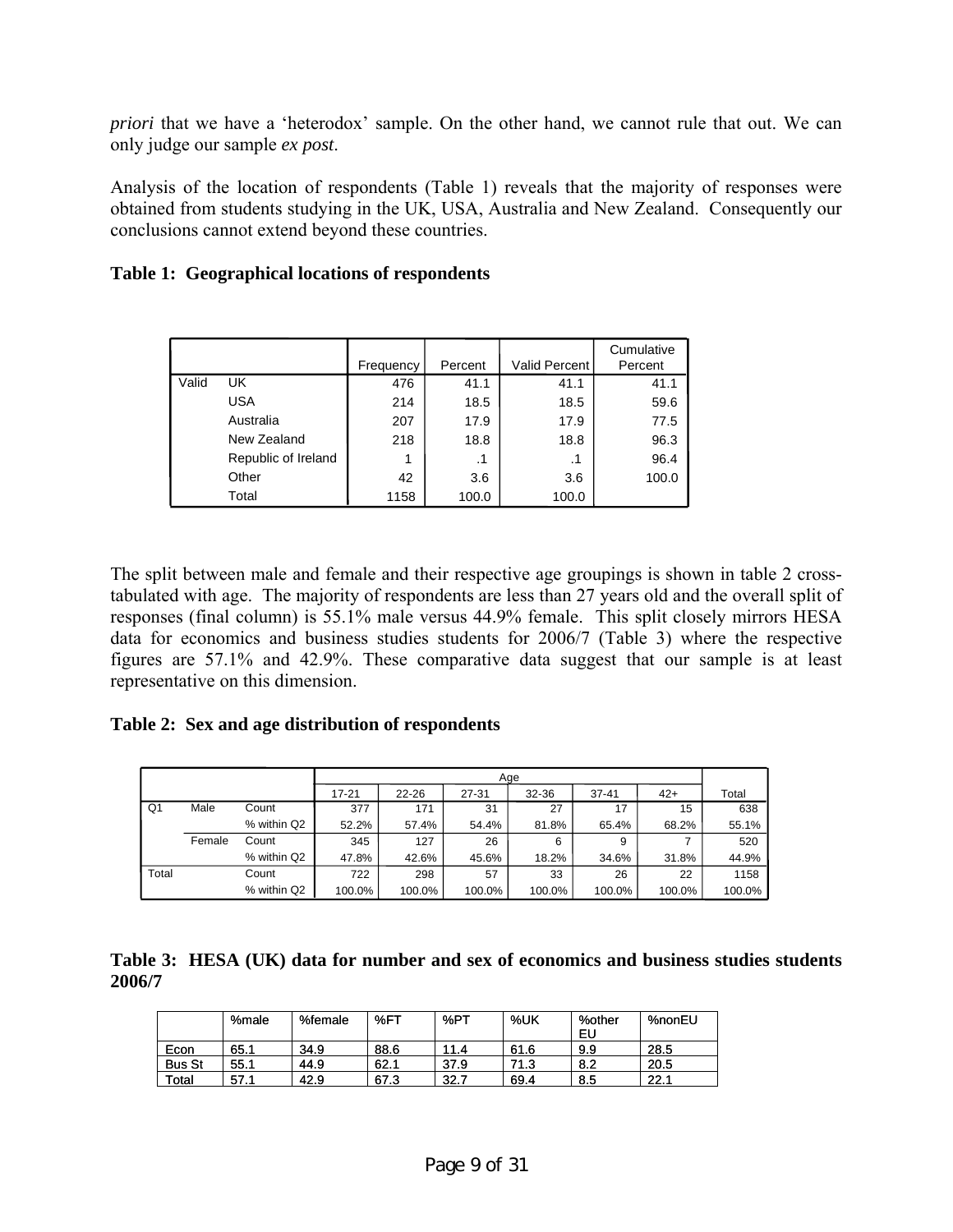The level of degree being studied is reported in Table 4 along with current year of study. This reveals that the vast majority of respondents, 84.2%, are undergraduate students and the largest single cohort within this group are first years, although there is good representation across the other years too. We should also note that some diploma and Masters students have claimed to be in their fourth year of study, but this probably reflects ambiguity in the way we phrased the question rather than exceptionally long postgraduate courses. Which is to say that students may have added prior study on other degrees to their time studying their present degree.

|       |                      |             |        |                 | Year of Study |          |          |        |
|-------|----------------------|-------------|--------|-----------------|---------------|----------|----------|--------|
|       |                      |             | 1st    | 2 <sub>nd</sub> | 3rd           | 4th      | Other    | Total  |
| Q4    | <b>Bachelors</b>     | Count       | 323    | 230             | 268           | 126      | 19       | 966    |
|       |                      | % within Q6 | 79.4%  | 88.5%           | 91.8%         | 86.9%    | 44.2%    | 84.2%  |
|       | Postgraduate Diploma | Count       | 14     | 5               | 4             | 6        | 6        | 35     |
|       |                      | % within Q6 | 3.4%   | 1.9%            | 1.4%          | 4.1%     | 14.0%    | 3.1%   |
|       | Masters (Non-MBA)    | Count       | 48     | 16              | 6             | 9        | 11       | 90     |
|       |                      | % within Q6 | 11.8%  | 6.2%            | 2.1%          | 6.2%     | 25.6%    | 7.8%   |
|       | <b>MBA</b>           | Count       | 16     | 4               | 6             | 4        | 3        | 30     |
|       |                      | % within Q6 | 3.9%   | 1.5%            | 2.1%          | $.7\%$   | 7.0%     | 2.6%   |
|       | PhD                  | Count       | 5      | 4               | 8             | 3        | 4        | 24     |
|       |                      | % within Q6 | 1.2%   | 1.5%            | 2.7%          | 2.1%     | 9.3%     | 2.1%   |
|       | Other                | Count       |        |                 | $\Omega$      | $\Omega$ | $\Omega$ | 2      |
|       |                      | % within Q6 | .2%    | .4%             | .0%           | .0%      | .0%      | .2%    |
| Total |                      | Count       | 407    | 260             | 292           | 145      | 43       | 1147   |
|       |                      | % within Q6 | 100.0% | 100.0%          | 100.0%        | 100.0%   | 100.0%   | 100.0% |

#### **Table 4: Level of degree and current year of study**

Within the dominant undergraduate group the spread of students across each year in each of the main countries surveyed (Figure 1) reveals some inconsistencies in the frequencies of year against location of study. Notable here is the proportionately greater representation of 4th year students in the USA and 3rd year students in the UK. The main undergraduate respondents in Australia and New Zealand were first years followed by second years.

#### **Figure 1. Undergraduate (Bachelors) students only - year of study (Q6) and country of study (Q7)**



Page 10 of 31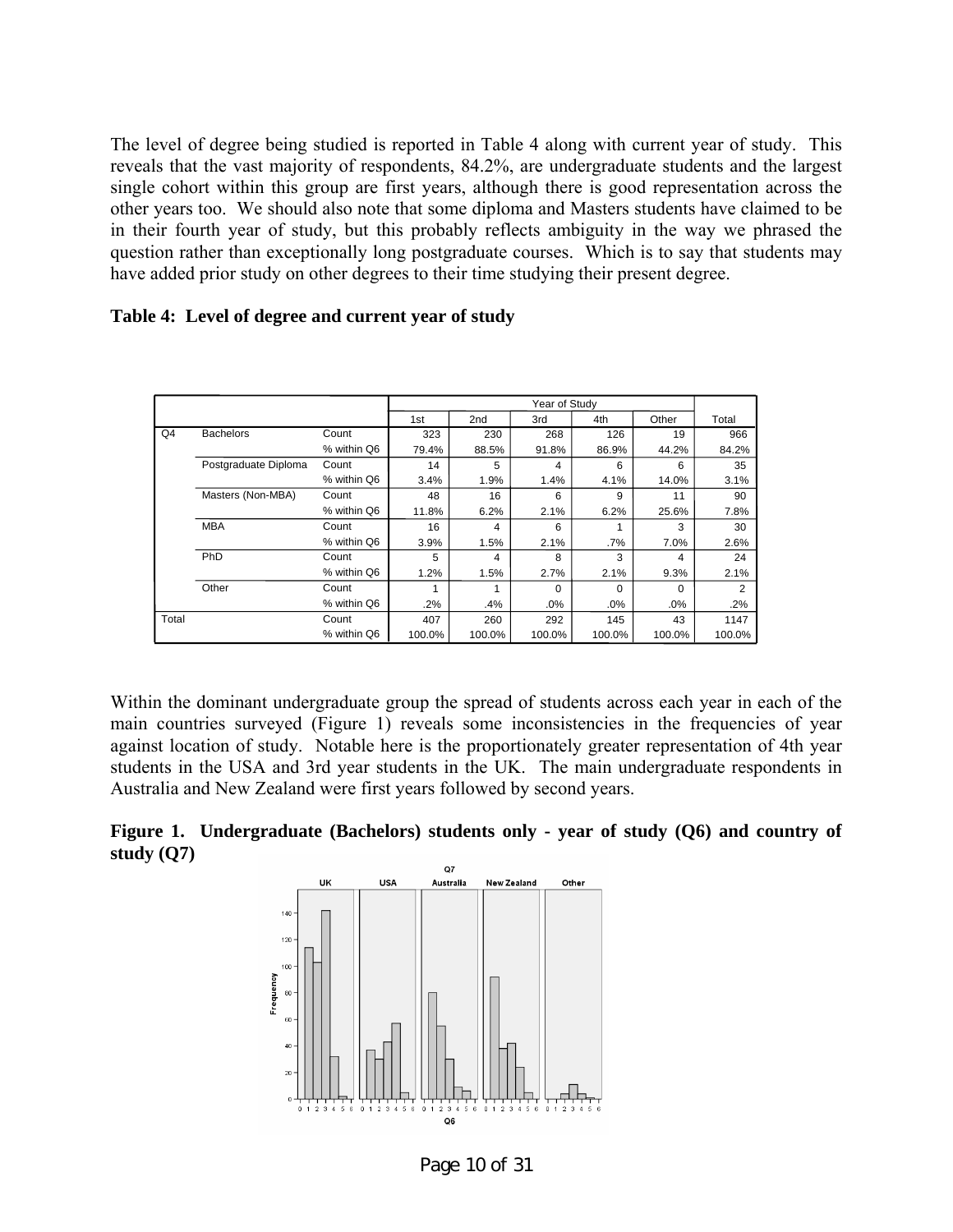## *Focus groups*

 $\overline{a}$ 

We have opted for focus groups because they afford the ability to gather deep data from a number of subjects simultaneously, and exploit group dynamics. A focus group is a situation in which a moderator gathers a group of individuals to facilitate discussion on an issue of concern to the researcher. Focus groups are a type of qualitative data analysis technique but have their own distinct methodological issues (see, for example, Morgan, 1997). As with all qualitative techniques, there is a calculation and trade off to be made between various factors, such as cost, control over the proceedings, artificiality and involvement of the moderator. Focus groups lie between two extremes of structured interviews and participant observation in that they are quite costly and are somewhat artificial and involve moderator to a modest degree. Having said that, there are different types of focus group which afford different degrees of control and involvement; thus the researcher must make several decisions about the process of the focus group.

It is useful for the moderator to intervene if: the conversation breaks down (i.e. stops or gets rowdy), goes off track, a point needs clarifying, or a specific goal of the focus group needs to be achieved. However, the principal advantage of focus groups is the ability to observe group dynamics and considerable moderator intervention may prevent that, instead introducing unintended psycho-dynamic effects (Morgan, 1997: 48). Morgan argues that in research which is more explanatory than exploratory, greater moderator involvement is warranted. Our research lies in the middle. On consideration of these factors, moderator involvement is limited to asking key questions, clarifying points made and guiding the discussion towards the pre-set goals. In that case, it is useful to have a list of key questions and concepts available a) to establish some consistency across groups b) to create structure and c) to give the moderator a fallback position. However, it is important not to get trapped into the list, because that may stifle spontaneous exploration of emergent themes. Also, any list should not be visible to participants: visible lists often cause participants to wait for prompts from the moderator. Finally, it should be noted that the list of key factors changes. Initial focus groups directly targeted consumer choice and climate change as issues to be addressed. However, as a result of a) discussions between us, b) themes which emerged from the survey and from the focus groups themselves, the questions changed, to include policy, application and the ways in which economists think.

The focus groups involved a key question, which was asked verbally by the researcher and left written on the board for the whole session $10$ . This question did not change. Specifically we asked: How effective is economics in creating understanding of real world issues? This question is almost the one the research project was designed to assess. The question is obviously quite direct; this fits the format and time constraint of a single focus group. It should be noted that the key research question does not include the word 'heterodox'. It was decided not to use the word heterodox at any point for three main reasons: a) it can be misleading and confusing; b) it can be used as a control concept by which the content of the focus group discussion can be measured; and c) it was better to allow themes, useful concepts and criticisms to emerge spontaneously, mirroring Questions 14 and 15 in the survey. On (a) there is a large literature on the problematic nature of the term: for example, Mearman (2007) notes that there are a number of ways of

<span id="page-10-0"></span> $10<sup>10</sup>$  As is routine, participants were told what a focus group is, reminded that the sessions are confidential, asked to show courtesy to other group members and were asked to take into account that they were being recorded.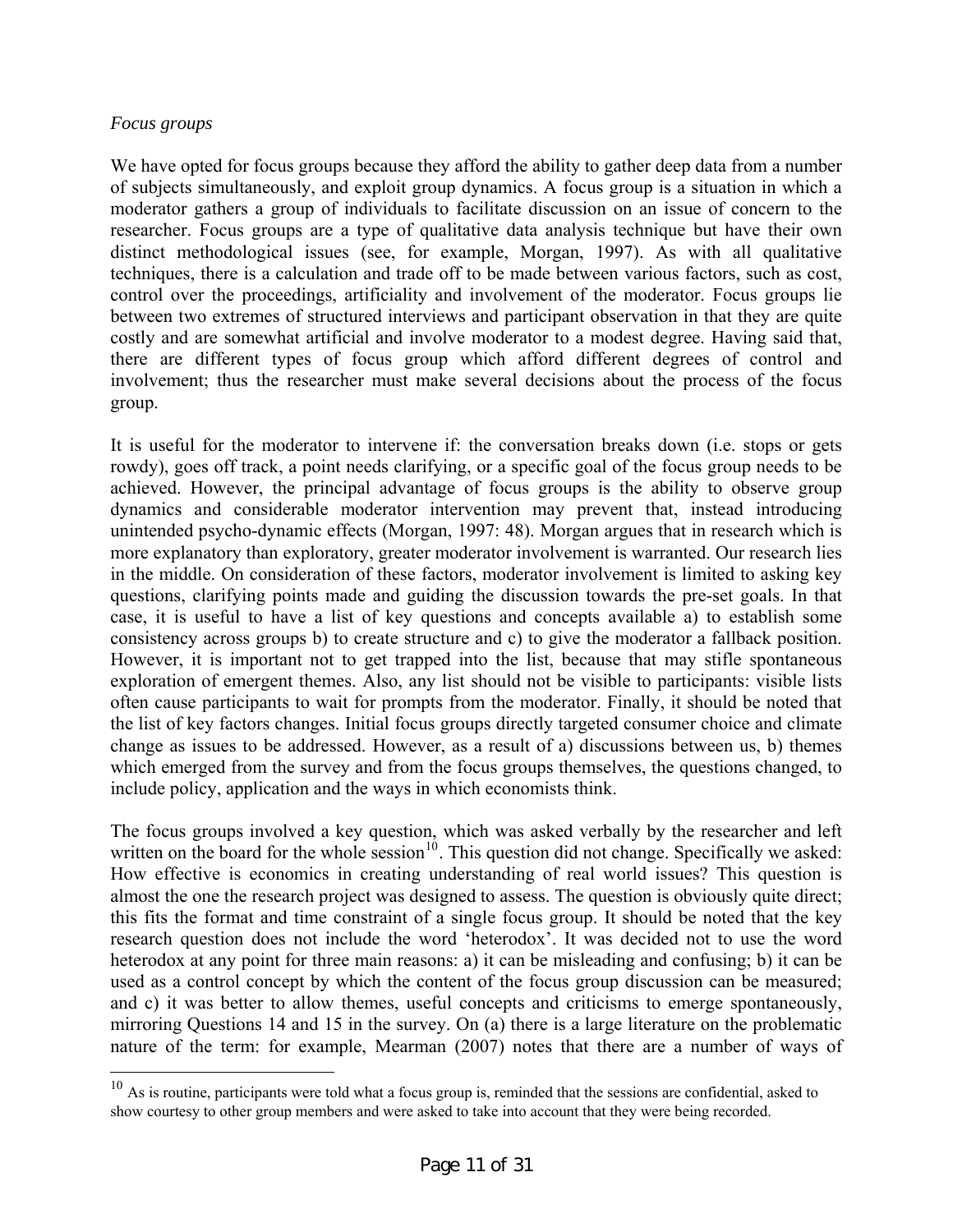understanding the term 'heterodox'; however none which are particularly satisfactory. Further, because of the variety of definitions of heterodox, the term is likely to be extremely misleading or confusing to students, who may have not been exposed to it, and may only have seen segments of heterodoxy, such as Marxism or Post Keynesianism. Also, it is quite possible that, in UK universities, with curricula dominated by mainstream economics, the term would have meant little to participants.

All the focus groups took place in classroom settings. As is routine, participants were told what a focus group is, reminded that the sessions are confidential, asked to show courtesy to other group members and were asked to take into account that they were being recorded. The participants were then asked to introduce themselves, offering some key biographical information, including name, age, course of study, occupation and work experience. This can be illuminating in the same way that the biographical questions on the questionnaire may be. The data obtained here can establish the degree of variety within the group and also be useful in explaining the responses of group members. At this point, the key question is introduced and the students' initial thoughts are gathered. Discussion typically continued for up to 90 minutes. Ideally, participants talked freely without interruption by the moderator. The moderator intervenes where it is deemed necessary because of drift in the discussion, etc. The moderator may also intervene if the range of topics being discussed is too narrow (thus failing to meet Merton, et al's (1956) criterion for a successful focus group) or too broad to gather deep information. The moderator may also ask follow up questions to gather data on personal context, considered explanatorily important by Merton, et al. After discussion, participants are asked for any closing statements. This may reveal key insights that the group members may have been holding back. That may or may not be a problem, depending on group dynamics.

A final point to address is focus group selection. The sampling frame problem for the survey also applies to arranging focus groups. For convenience, focus groups were held only in the UK (though more are planned in Australia). However, this does not solve the sampling frame problem. Practically there are no reliable mechanisms for setting up a focus group by approaching students nationwide directly. Rather they need to be organised locally. This could have led to the focus groups taking place in the researchers' home institutions; however, this is problematic because of the possibility of greater social desirability bias, as home students want to mollify their tutors, or because rather the students wanted to use the focus group as a de facto staff/student committee. Thus, in addition to home university students, focus groups were sought in other UK universities. This choice may also create greater diversity in the sample in terms of various parameters. However, because of the need to organise locally, for convenience it was decided to approach known networks to find volunteers who would organise groups. In the end, six focus groups were organised at five universities (although because of technical problems, only five transcripts are available). At those universities, lecturers made appeals to their student groups, which yielded student volunteers. In some cases, the lecturers constructed groups from those who volunteered; in other cases, students arranged the selection of participants. The number of volunteers was generally low enough that issues of selecting from a large pool did not arise.

This process of selection yielded variety in group composition. Two of the universities were middle-to-low ranking, and the other three were middle-to-high ranking. The sample could thus have benefited from the inclusion of a high ranking and a low ranking institution. One of the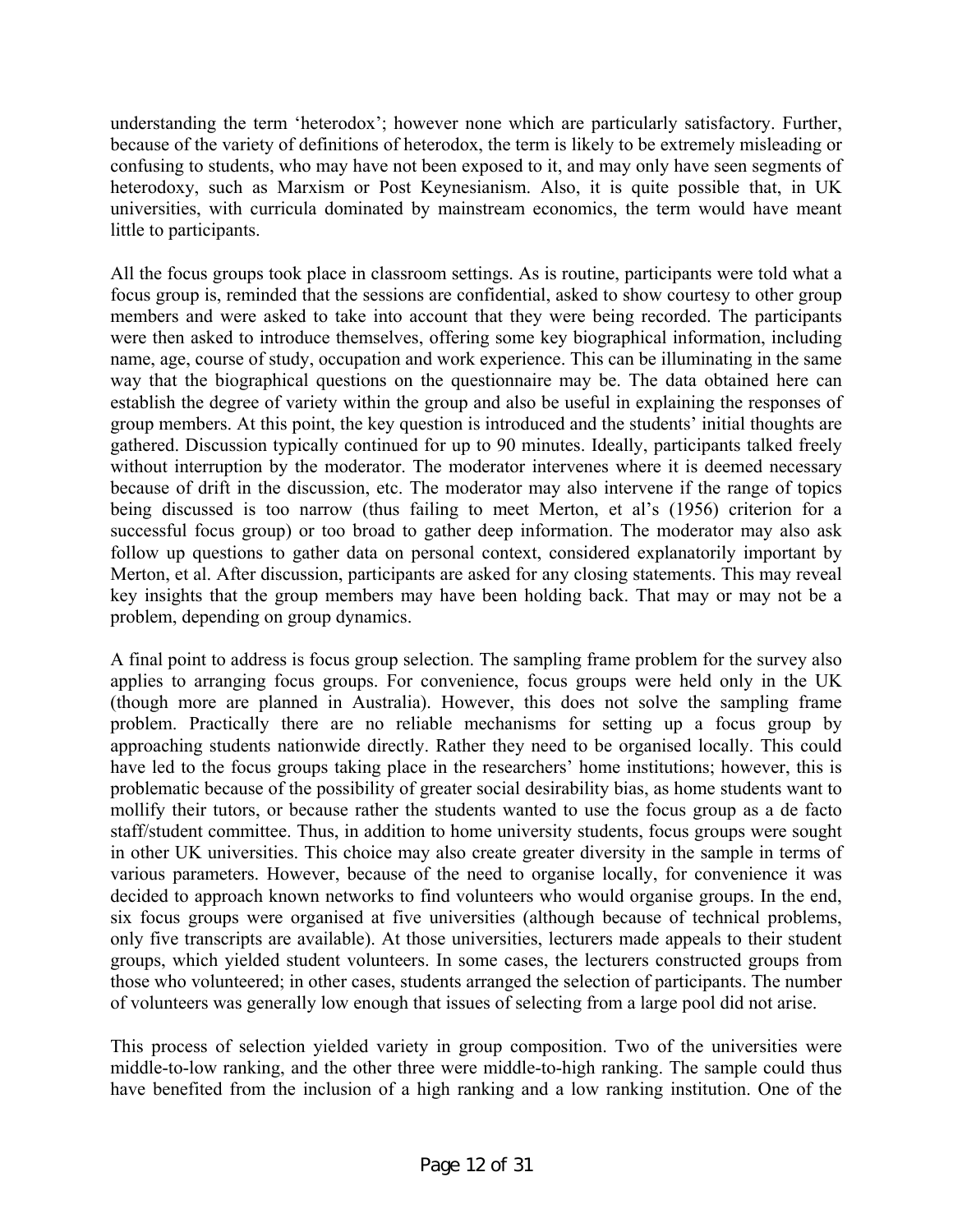universities was in Scotland, the others in England. One of the universities teaches mainly by distance learning to mature students. In terms of individual group members, there is considerable variety in terms of gender mix, ethnicity<sup>[11](#page-12-0)</sup>, nationality, age, main occupation, year of study and course of study. Though the sample cannot be considered representative in those dimensions, its variety is useful for inference. One clear source of possible bias regards the mainstream/heterodox distinction. Because the known contacts tended to be sympathetic to heterodox thought, this could have led to sample selection problems by them: however, in each case, the local contact approached all students in their teaching group and took all the volunteers who came. Another way in which heterodox bias could creep in is that the students could have been taught heterodox material. Indeed, in all five cases, to varying degrees, that was the case. However, in four of the cases, all students were taught predominantly mainstream material. In one of those, though, the students had been selected from a history of thought/methodology group, which might bias them towards heterodox concerns. In the fifth case, the students were taught an explicitly pluralist programme. Thus, the focus group members were almost certainly not representative in terms of their exposure to heterodox material. This is a problem if the goal of the study were representativeness and confident generalisation to the whole economics community; however, on the other hand the evident bias of the sample makes inferences about heterodoxy stronger and allows us to explore more easily issues such as debate, criticality and schools of thought.

# **Quantitative data and analysis**

 $\overline{a}$ 

The primary data we hoped to obtain from the survey related to students' perceptions of economics, which we measured on an ordinal (Likert) scale in a series of questions from Q13 (a) through to Q13 (l). The open-ended questions (Q14 and Q15) do not deal with students' perceptions of economics; instead these appear on the questionnaire in order to help us explore the issue of curriculum content. Consequently we shall reserve analysis of these findings until the later discussion.

In trying to ascertain students' perceptions of economics it would have been useful to identify a single unambiguous measure but, running with our analogy of economics as a product, economics is a multi-dimensional good and consequently it has many characteristics by which it could be judged. For example, somebody may find economics frustrating yet, at the same time, believe that it will enable them to make better decisions. For a quick comparative reference, Figure 2 provides a graphical summary of responses to questions 13 (a) through 13 (l).

<span id="page-12-0"></span><sup>&</sup>lt;sup>11</sup> The average age of the participants was 27 (likely higher than average); 12 out of 23 (52.2%) were male (compared to a UK average of 65.1% (source: HESA, 2006/7)); 15 of 23 (65.2%) were full time students (compared to a UK average of 88.6% (source: HESA, 2006/7)); 14 of 21 (66.6%) were UK students (compared to a UK average of 61.6% (source: HESA, 2006/7)); 7 of 23 (30.4%) were studying Economics and of the others (two unassigned), all but one was studying some combination of Economics and another subject; 17 of 21 (81.0%) (2 unassigned) were in their third year of study. Since the students were not asked about ethnicity, we cannot ascertain precisely the ethnic mix of the focus groups.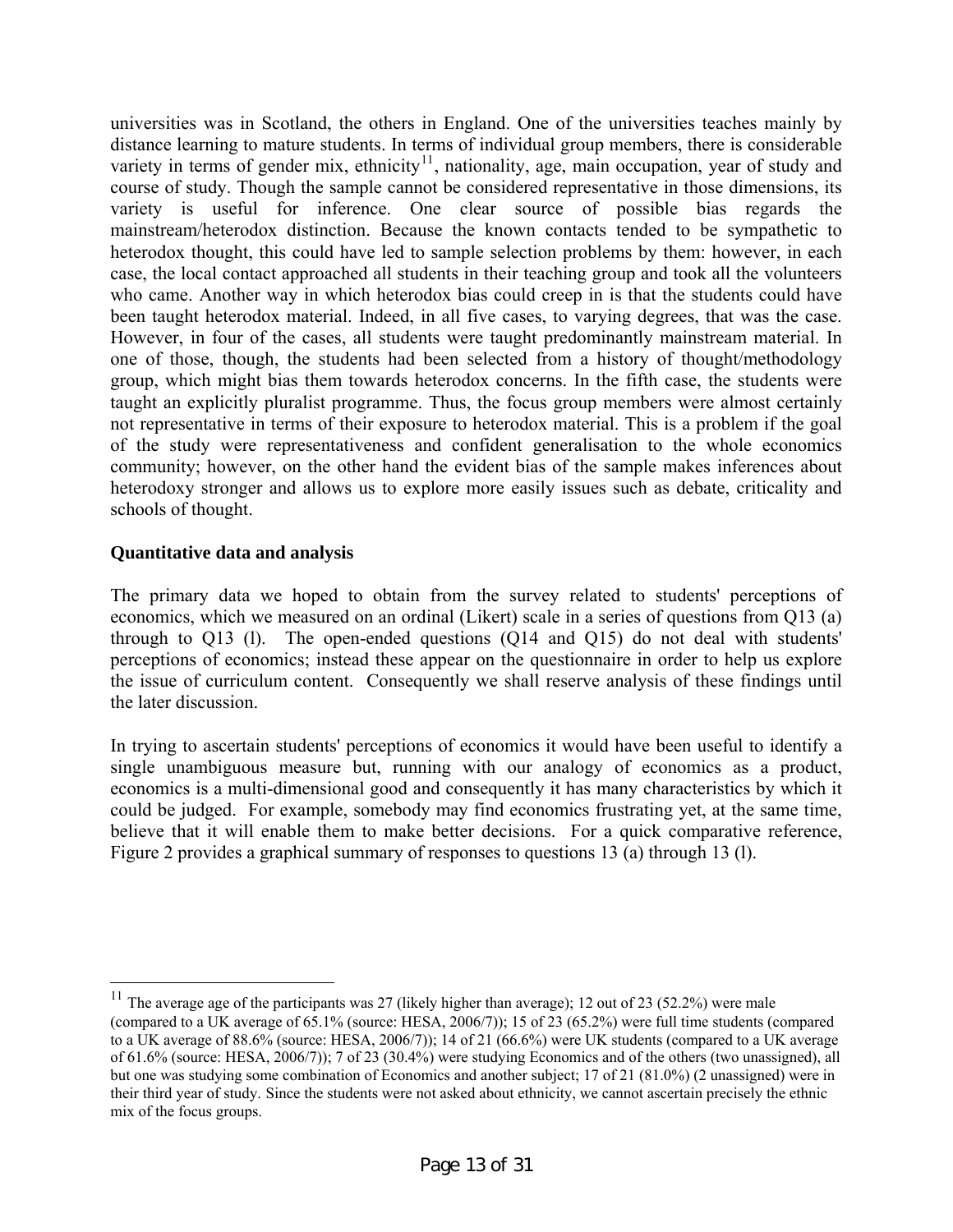#### **Figure 2. Graphical summary of responses to questions 13(a) through 13(l) for all usable responses**





Page 14 of 31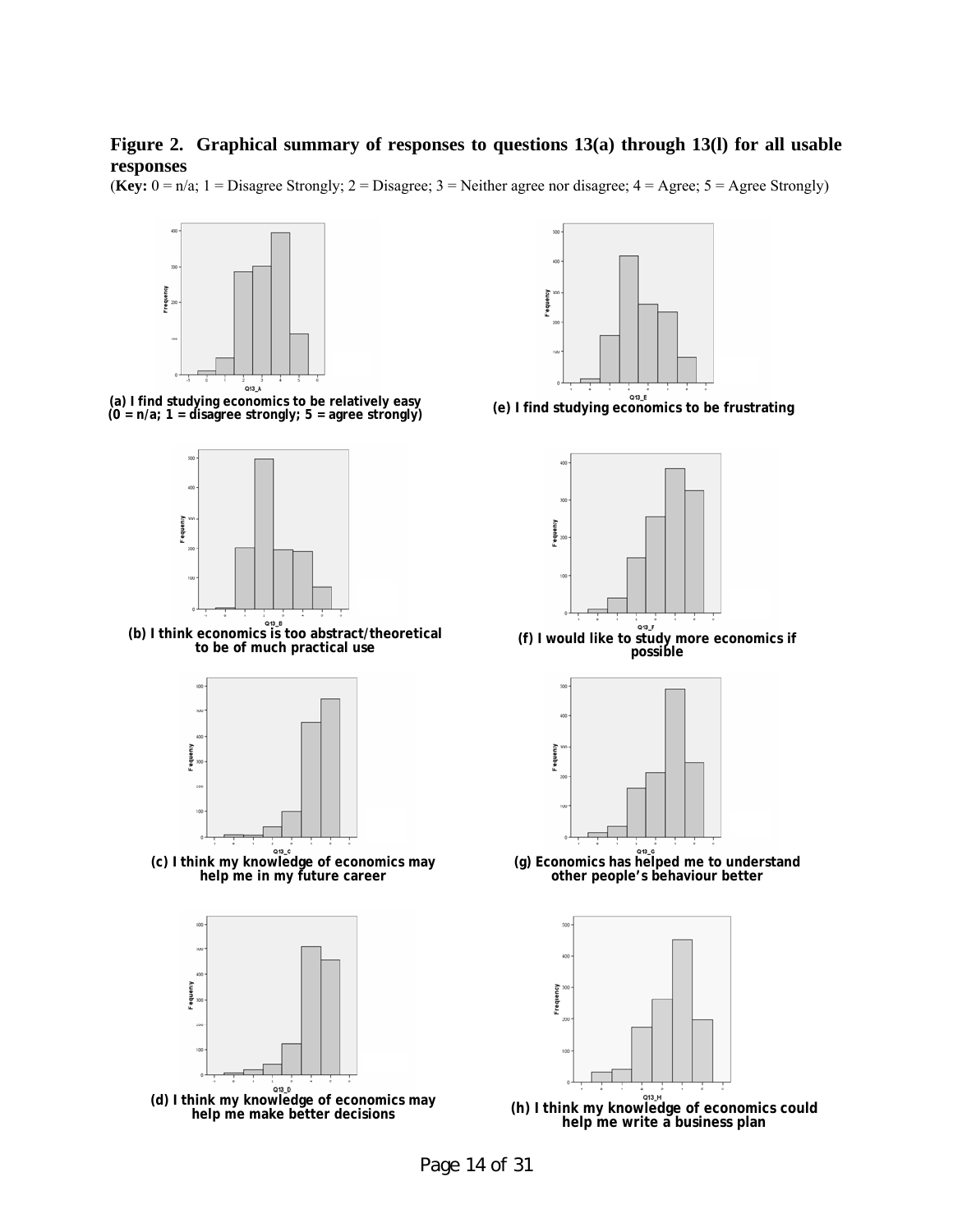

The responses to each question display clear patterns, with the modal response in each and every case lying one side or the other of the indifferent response (i.e. response 3, neither agree nor disagree). Given that some questions ask students to respond to negative statements while others ask them to respond to positive statements about economics the picture that emerges here is one where many students hold positive perceptions of economics. However, this is not to claim that all is well in the economics garden; the numbers of students who have provided negative responses is not trivial for several questions. For example, 318 students agree or agree strongly with the statement *'I find economics frustrating'* representing 27.5% of respondents. These students may well be candidates who would drop economics at the first available opportunity and this would represent quite a high drop out rate on any degree programme. That said, the crosstabulation shown in Table 5 reveals that of the 318 who responded negatively to 13(e) (i.e. 'Agree' & Agree Strongly') some 228 of them think their knowledge of economics will help them make better decisions! The chi-square statistic reveals the relationship in the table to be statistically significant and overall there is a moderate negative relationship between the two variables (as evidenced by a Kendall's  $\tau$  statistic of -0.206, p<0.001).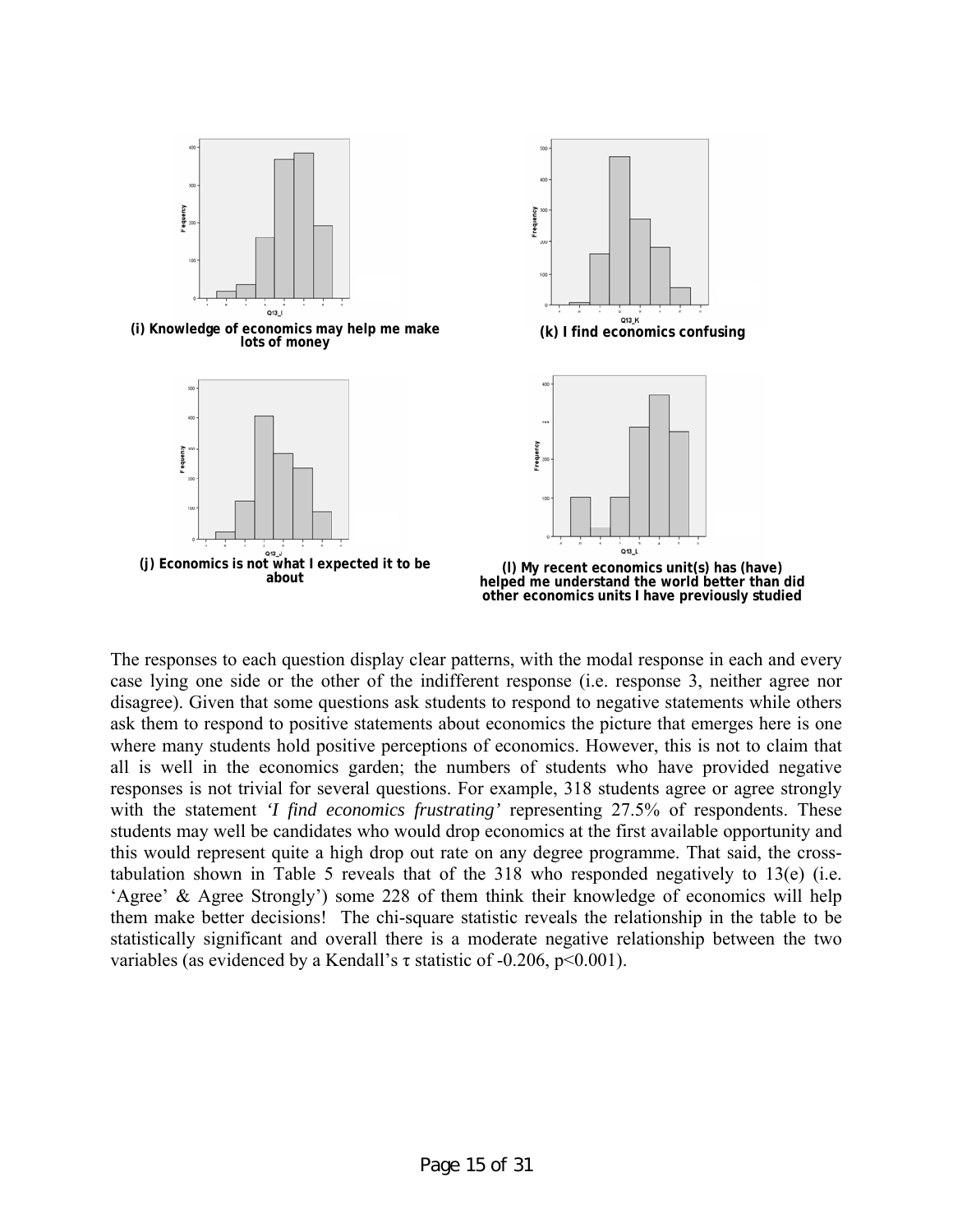# **Table 5: 'I find studying economics to be frustrating' versus 'I think my knowledge of economics may help me make better decisions'**

| Count |                   |        |          |          |          |       |          |       |  |  |  |  |
|-------|-------------------|--------|----------|----------|----------|-------|----------|-------|--|--|--|--|
|       |                   |        | Q13_D    |          |          |       |          |       |  |  |  |  |
|       |                   |        | Disagree |          |          |       | Agree    |       |  |  |  |  |
|       |                   | N/A    | Strongly | Disagree | Neutral  | Agree | Strongly | Total |  |  |  |  |
| Q13 E | N/A               |        | 0        |          | $\Omega$ | 6     | 3        | 11    |  |  |  |  |
|       | Disagree Strongly | 0      | 3        |          |          | 55    | 88       | 154   |  |  |  |  |
|       | Disagree          |        | 3        | 8        | 37       | 183   | 184      | 416   |  |  |  |  |
|       | Neutral           | c<br>۷ | 3        | 6        | 25       | 122   | 101      | 259   |  |  |  |  |
|       | Agree             | c      | 4        | 14       | 36       | 117   | 63       | 236   |  |  |  |  |
|       | Agree Strongly    |        | -        | 10       | 16       | 30    | 18       | 82    |  |  |  |  |
| Total |                   |        | 20       | 40       | 121      | 513   | 457      | 1158  |  |  |  |  |

$$
\chi^2_{(25)}=127.72, p<0.001
$$

However, the cross-tabulation between  $13(e)$  and  $13(f) - 1$  would like to study more economics if possible' shown in Table 6 supports the contention that 183 (57.5%) of the 318 respondents who find economics frustrating would not wish to pursue economics further or are indifferent. Once again the chi-square reveals the relationship to be statistically significant and both Kendall's  $\tau$  (= -0.246, p<0.001) and Spearman's rho (= -0.289, p<0.001) indicate the relationship between answers to the two questions is moderately negatively correlated (so some 57+% of those who find economics frustrating probably would not want to pursue it further or are indifferent, even though 71.7% of them think it has the potential to help them make better decisions).

# **Table 6: 'I find studying economics to be frustrating' versus 'I would like to study more economics if possible'**

|       |                   |          |                      | Q13(f) I would like to study more economics if possible |         |       |                   |       |
|-------|-------------------|----------|----------------------|---------------------------------------------------------|---------|-------|-------------------|-------|
|       |                   | N/A      | Disagree<br>Strongly | Disagree                                                | Neutral | Agree | Agree<br>Strongly | Total |
| Q13 E | N/A               | 3        | 2                    | 0                                                       | 3       | ◠     |                   | 11    |
|       | Disagree Strongly |          | 4                    | 0                                                       | 26      | 37    | 86                | 154   |
|       | Disagree          | 4        |                      | 34                                                      | 84      | 166   | 121               | 416   |
|       | Neutral           | $\Omega$ | $\overline{2}$       | 38                                                      | 59      | 98    | 62                | 259   |
|       | Agree             | C        | 9                    | 58                                                      | 63      | 64    | 40                | 236   |
|       | Agree Strongly    | $\Omega$ | 17                   | 16                                                      | 20      | 15    | 14                | 82    |
| Total |                   | 10       | 41                   | 146                                                     | 255     | 382   | 324               | 1158  |

$$
\chi^2_{(25)}=320.205, p<0.001
$$

So far then, of the 1158 cases in the survey 15.97% (185 students) would not wish to pursue economics further. While this is a useful insight we should recall that the survey sample consists of large numbers of non-first year cases and, as a result, the broadly positive perception of economics at the aggregate level might not reflect the perceptions held by those cases who are studying economics at degree level for the first time. In other words, we might argue that any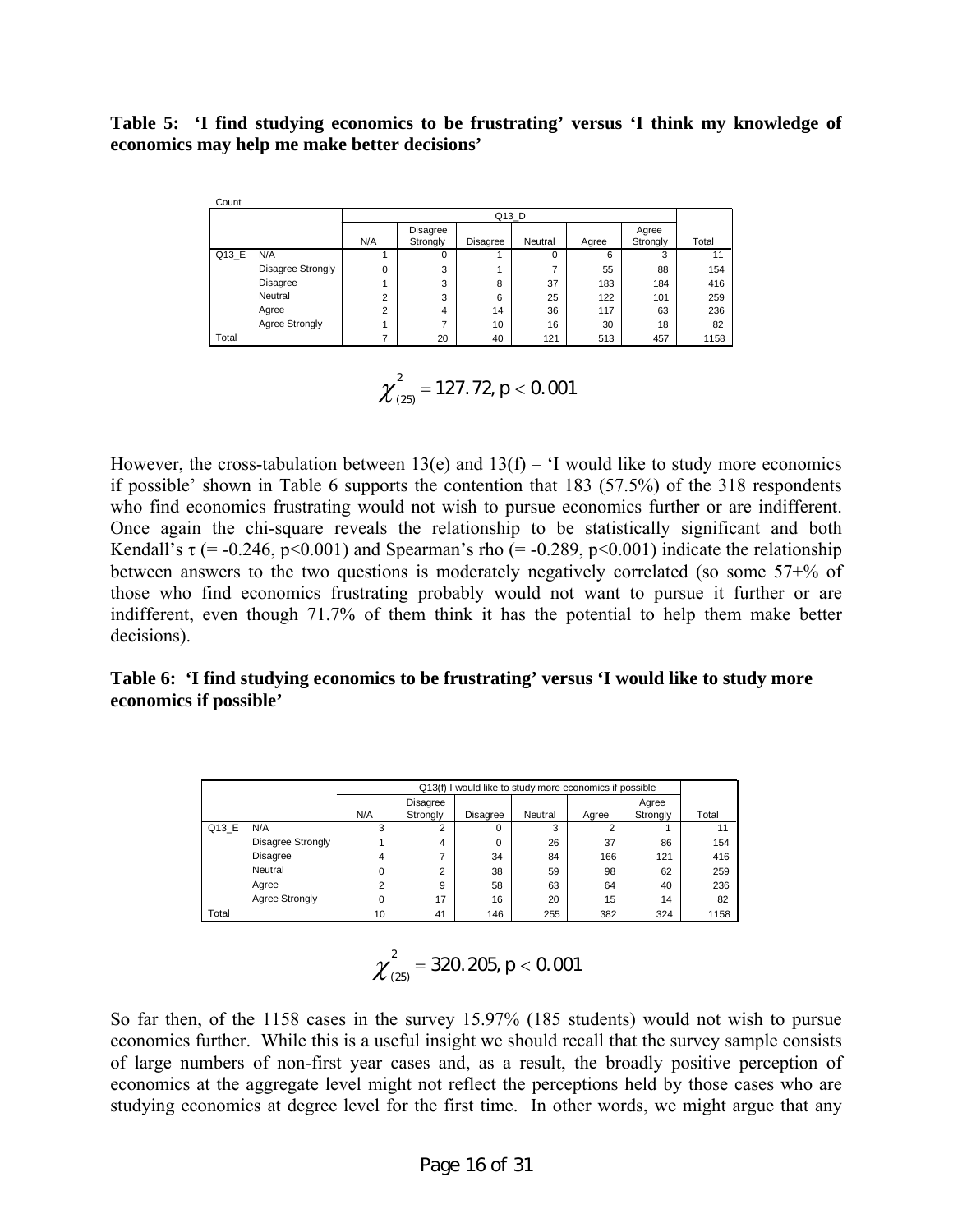respondent who has made it to a higher year of studying economics (at degree level), after previous experience of economics, has already revealed a preference for economics. Consequently we should isolate first year cases in the data in order to find out the perceptions of this subset of overall respondents. Furthermore we can subdivide this group into two: the first group consisting of those who have studied economics before (at any level) and those who are genuine neophytes. The results of cross-tabulations carried out on each of these two groups for questions 13(e) and 13(d) are shown in Tables 7(a) and  $\&$ (b) respectively.

For the first group, first year of study with no prior experience of economics (159 cases), 44 reported frustration with economics, but of this set some  $32$  (=72.7%) agree or agree strongly that economics may help them make better decisions. This figure is remarkably similar to that for the aggregate data set reported above (see Table 5) although for this sub-group the chi-square statistic suggests that we cannot reject the null hypothesis that there is no relationship between the variables analysed in the contingency table.

For the second group, first year of study but with prior experience of economics (248 cases), a total of 56 students reported frustration with economics and of this group 42 (=75%) agree or agree strongly that economics may help them make better decisions. Once again these figures closely mirror the findings above for the entire sample group and in this case the null hypothesis that there is no relation between the two variables in the table is rejected with 95% confidence.

## **Table 7(a): first year, no prior experience of economics Q13(e) versus Q13(d)**

|       |                   |                      |          | Q13 D          |       |                   |       |
|-------|-------------------|----------------------|----------|----------------|-------|-------------------|-------|
|       |                   | Disagree<br>Strongly | Disagree | Neutral        | Agree | Agree<br>Strongly | Total |
| Q13_E | N/A               | 0                    |          | 0              | 3     | $\overline{2}$    | 6     |
|       | Disagree Strongly | 0                    | 0        |                | 10    | ⇁                 | 18    |
|       | Disagree          | 0                    |          | 6              | 28    | 24                | 59    |
|       | Neutral           | $\overline{2}$       |          | 3              | 15    | 11                | 32    |
|       | Agree             | 0                    | 3        | 5              | 16    | 6                 | 30    |
|       | Agree Strongly    |                      |          | $\overline{2}$ | 8     | $\overline{2}$    | 14    |
| Total |                   | 3                    | 7        | 17             | 80    | 52                | 159   |

$$
\chi^2_{(20)}=20.823, p>0.05
$$

**Table 7(b): first year, with prior experience of economics Q13(e) versus Q13(d)** 

|                                                                  |                                 |                |                | Q13_D       |          |       |          |       |  |  |
|------------------------------------------------------------------|---------------------------------|----------------|----------------|-------------|----------|-------|----------|-------|--|--|
|                                                                  |                                 |                | Disagree       |             |          |       | Agree    |       |  |  |
|                                                                  |                                 | N/A            | Strongly       | Disagree    | Neutral  | Agree | Strongly | Total |  |  |
| Q13 E                                                            | N/A                             | $\Omega$       | 0              | $\mathbf 0$ | $\Omega$ |       | $\Omega$ |       |  |  |
|                                                                  | Disagree Strongly               | 0              | $\overline{2}$ | 0           |          | 11    | 16       | 30    |  |  |
|                                                                  | Disagree                        | 0              | 4              |             | 6        | 44    | 50       | 102   |  |  |
|                                                                  | Neutral                         | 0              | 0              | 2           | 7        | 25    | 23       | 57    |  |  |
|                                                                  | Agree                           | $\overline{2}$ | 4              | 2           | 5        | 23    | 13       | 46    |  |  |
|                                                                  | Agree Strongly                  | $\Omega$       | 4              | 2           | 3        | 3     | 3        | 12    |  |  |
| Total                                                            | 22<br>5<br>2<br>7<br>107<br>105 |                |                |             |          |       |          |       |  |  |
| $\gamma_{\text{max}}^2 = 41.322, p < 0.05$<br>$\mathcal{N}$ (25) |                                 |                |                |             |          |       |          |       |  |  |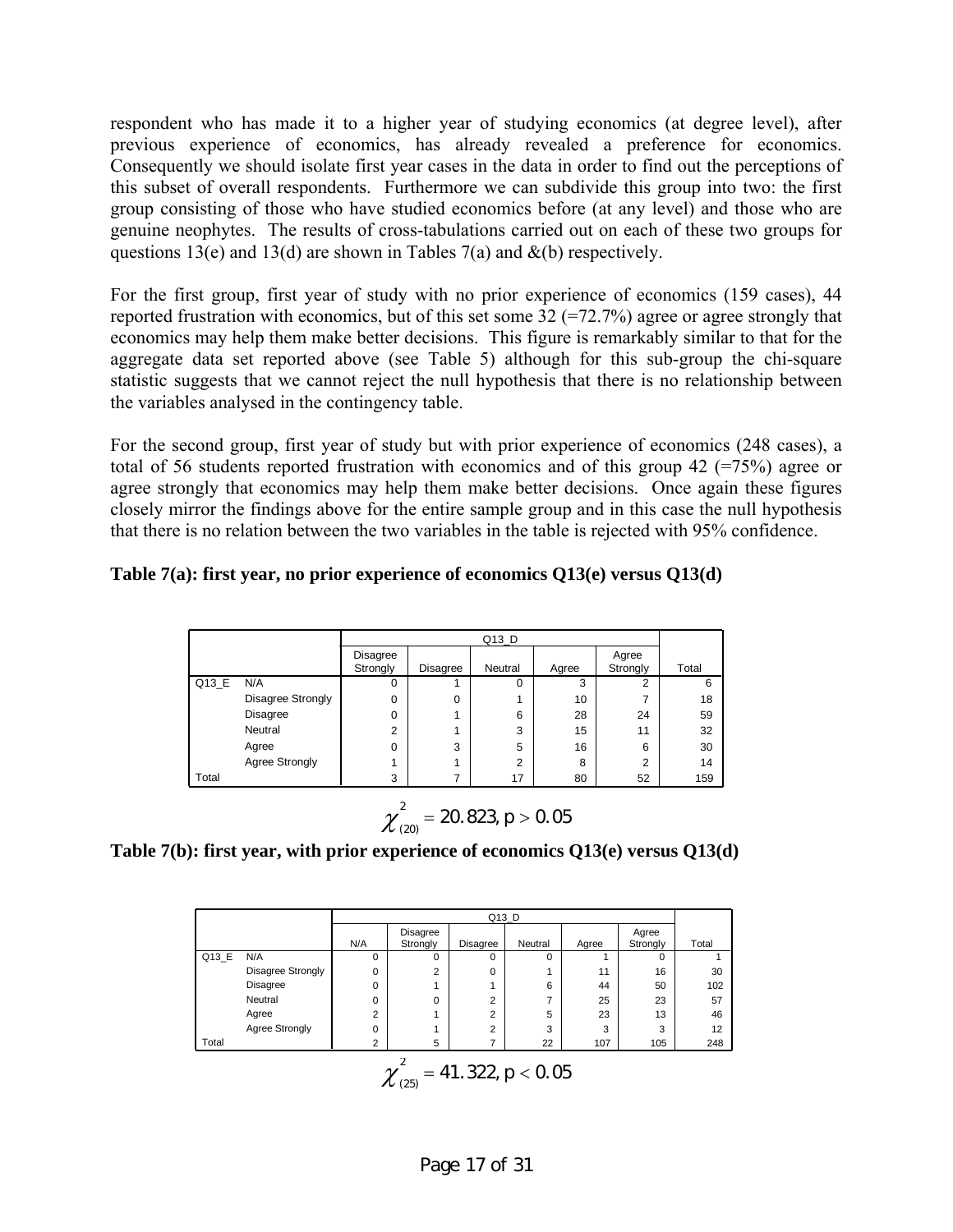The results of repeating the cross-tabulation reported in Table 6 above for the two sub- groups across 13(e) and 13(f) 'I would like to study more economics if possible' are shown in Tables 8(a) and 8(b). For both sub-groups of the sample the relationship between the two categorical (ordinal) variables is significant (i.e. chi-square is significant at 99.9% level of confidence meaning that the null hypothesis of no relationship can be rejected). Furthermore, Kendall's  $\tau$  in each case (Table 8(a)  $\tau$  = -0.238; Table 8(b)  $\tau$  = -0.224) is similar and shows the relationship to be moderately negatively correlated which implies that higher levels of frustration will be accompanied by less willingness to pursue economics further. The sub-group results here do not reflect the overall results above. For the group with no prior experience of economics 44 report frustration and of this subset  $30$  (=  $68.2\%$ ) would not take economics further or are indifferent. This proportion is a higher potential drop out rate than found in the aggregate data. For the group with prior experience 57 reported frustration and of this subset 30  $(= 52.6%)$  would not pursue economics further or were indifferent. This proportion is lower than the potential drop out rate reported in the aggregate data. Consequently, we might infer that prior experience of economics in first year students who are frustrated with economics (whether they are undergraduate or postgraduate students) will lead to lower drop out rates than among first years with no prior experience. This is a hypothesis which can be tested empirically. If it is found to be significant it suggests that prior exposure to economics engenders some goodwill or a degree of 'brand loyalty' in students which is sufficient to help them overcome their frustration.

 Now we turn attention to another possible cause of concern; namely that economics is perceived to be too abstract or theoretical to be of much practical use and therefore students might find it less attractive relative to substitutes such as business studies or marketing or politics (as suggested by Hodgson, 1999). The impetus to see the extent to which this view was held by students came from 20 years of conversations with students where this view was occasionally expressed and two thought-provoking papers; Baumol (1991) and Hansen et al. (2002). Question 13(b) explicitly asks students the extent to which they agree with the statement 'I think economics is too abstract/theoretical to be of much practical use.' Inspection of the histogram in Figure 2(b) above shows that the overwhelming modal response to this question was 'Disagree'. Table 9 shows the results of cross-tabulating Q13(b) with Q13(e) 'I find studying economics to be frustrating'.

#### **Table 8(a): first year, no prior experience of economics Q13(e) versus Q13(f)**

|                      |                          |          | Q13_F                |                |                |          |                   |       |  |  |  |
|----------------------|--------------------------|----------|----------------------|----------------|----------------|----------|-------------------|-------|--|--|--|
|                      |                          | N/A      | Disagree<br>Strongly | Disagree       | Neutral        | Agree    | Agree<br>Strongly | Total |  |  |  |
| $Q13$ <sub>_</sub> E | N/A                      |          |                      | $\Omega$       | $\overline{2}$ |          |                   | 6     |  |  |  |
|                      | <b>Disagree Strongly</b> | $\Omega$ |                      | 0              | 5              | 5        |                   | 18    |  |  |  |
|                      | Disagree                 | $\Omega$ |                      | 3              | 15             | 23       | 17                | 59    |  |  |  |
|                      | Neutral                  | $\Omega$ |                      | 6              |                | 15       | 3                 | 32    |  |  |  |
|                      | Agree                    | $\Omega$ |                      | 9              | 9              | 6        | 5                 | 30    |  |  |  |
|                      | Agree Strongly           | $\Omega$ | 3                    | $\overline{2}$ | 6              | $\Omega$ |                   | 14    |  |  |  |
| Total                |                          |          | 8                    | 20             | 44             | 52       | 34                | 159   |  |  |  |

$$
\chi^2_{(25)}=66.175, p<0.001
$$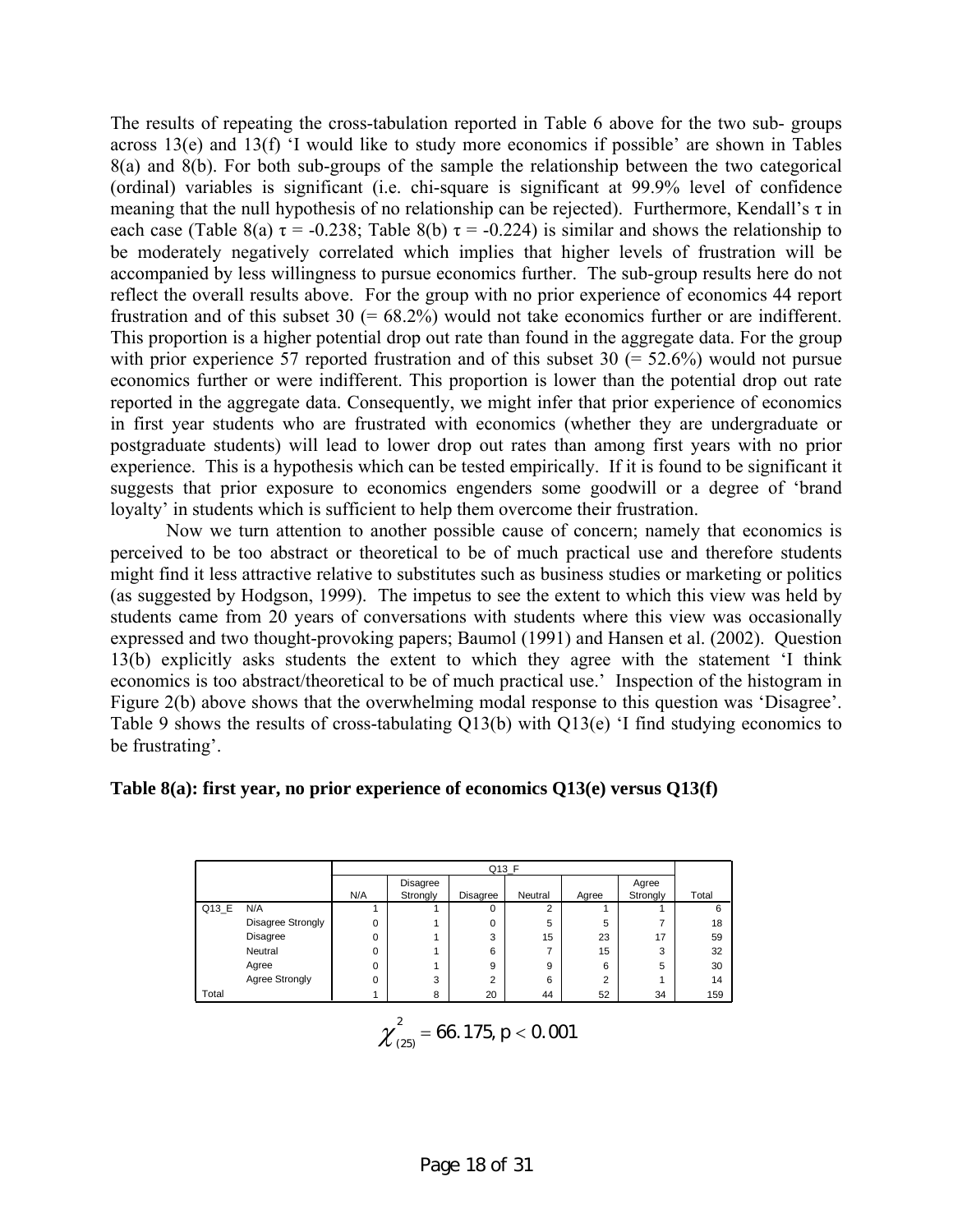**Table 8(b): first year, with prior experience of economics Q13(e) versus Q13(f)** 

|       |                   |     | $Q13_F$              |          |                |       |                   |       |
|-------|-------------------|-----|----------------------|----------|----------------|-------|-------------------|-------|
|       |                   | N/A | Disagree<br>Strongly | Disagree | Neutral        | Agree | Agree<br>Strongly | Total |
| Q13_E | N/A               | 0   | 0                    | 0        |                | 0     | 0                 |       |
|       | Disagree Strongly | 0   |                      | 0        | 4              | 12    | 13                | 30    |
|       | <b>Disagree</b>   |     |                      | 9        | 23             | 41    | 27                | 102   |
|       | Neutral           | 0   | 0                    | 9        | 15             | 20    | 13                | 57    |
|       | Agree             |     | 0                    | ⇁        | 13             | 19    | 6                 | 46    |
|       | Agree Strongly    | 0   | 4                    | 4        | $\overline{2}$ | 0     | $\overline{2}$    | 12    |
| Total |                   | C   | 6                    | 29       | 58             | 92    | 61                | 248   |

$$
\chi^2_{(25)}=80.99, p<0.001
$$

# **Table 9: 'I think economics is too abstract/theoretical to be of much practical use' versus 'I find economics to be frustrating'**

|       |                   | Q13 E |                      |          |         |       |                   |       |
|-------|-------------------|-------|----------------------|----------|---------|-------|-------------------|-------|
|       |                   | N/A   | Disagree<br>Strongly | Disagree | Neutral | Agree | Agree<br>Strongly | Total |
| Q13B  | N/A               | 3     | 0                    |          | 0       | 0     | 0                 | 4     |
|       | Disagree Strongly | 0     | 63                   | 81       | 27      | 23    | 8                 | 202   |
|       | <b>Disagree</b>   | 3     | 63                   | 195      | 136     | 82    | 18                | 497   |
|       | Neutral           | c     | 16                   | 69       | 47      | 47    | 14                | 195   |
|       | Agree             | c     | 8                    | 57       | 42      | 58    | 23                | 190   |
|       | Agree Strongly    |       | 4                    | 13       | ⇁       | 26    | 19                | 70    |
| Total |                   | 11    | 154                  | 416      | 259     | 236   | 82                | 1158  |

$$
\chi^2_{(25)}=421.857, p<0.001
$$

Table 9 suggest that there is a statistically significant relationship between responses to Q13(b) and Q13(e). Kendall's  $\tau$ =0.268 pointing to a moderate positive correlation. This suggests that on the whole if students are unhappy with economics because they think it is too abstract/theoretical they also find it frustrating, although the correlation is nowhere near perfect. In fact of those respondents who either 'agree strongly' or 'agree' that economics is too abstract/theoretical  $(=257$  students, or 22.19% of the total sample) over 50% of them  $(131$  students, 50.97%) don't find economics frustrating or are neutral. Of course this leaves 126 (49.03%) who agree or agree strongly that they are frustrated with economics. Overall this represents 10.9% of the sample's respondents. Once again our analysis here suffers from the problem that when dealing with the whole sample we are capturing the responses of students at various stages in their studies and many have already revealed a positive preference for economics. The responses of first year economists may be more insightful, particularly to the extent that they have the opportunity to drop the subject in favor of alternatives. As above, the responses of first years with no experience and first years with prior experience and are reported in the cross-tabulations in Tables 10(a) and 10(b) respectively.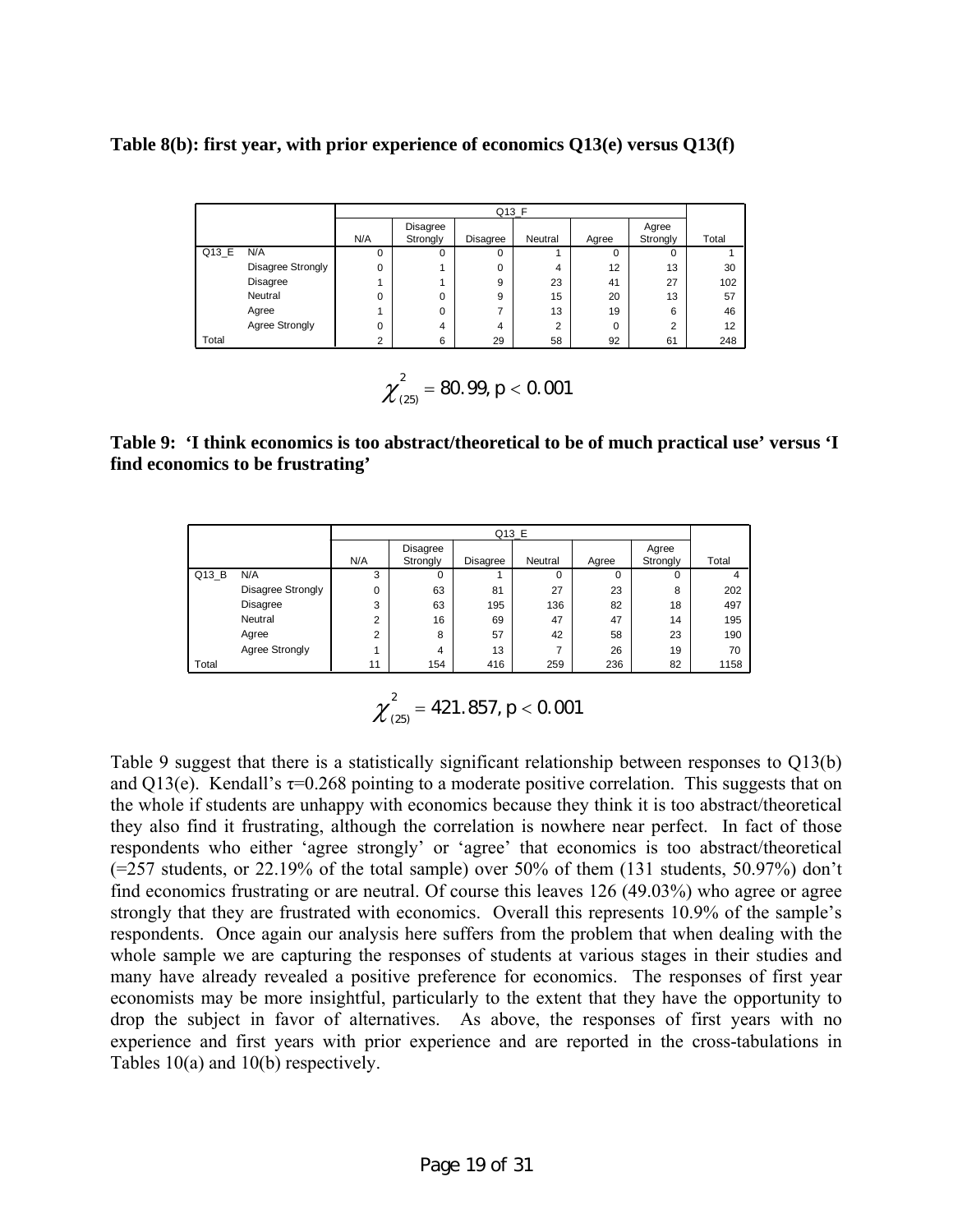**Table 10(a): first year, no prior experience of economics Q13(b) versus Q13(e)** 

|       |                          | Q13 E                               |                                              |          |          |          |          |       |
|-------|--------------------------|-------------------------------------|----------------------------------------------|----------|----------|----------|----------|-------|
|       |                          |                                     | Disagree                                     |          |          |          | Agree    |       |
|       |                          | N/A                                 | Strongly                                     | Disagree | Neutral  | Agree    | Strongly | Total |
| Q13 B | N/A                      | $\overline{2}$                      | $\Omega$                                     | $\Omega$ | $\Omega$ | $\Omega$ | 0        | 2     |
|       | <b>Disagree Strongly</b> | 0                                   |                                              | 12       | 5        | 3        | 2        | 29    |
|       | <b>Disagree</b>          | $\overline{2}$                      | 9                                            | 30       | 16       | 12       | 5        | 74    |
|       | Neutral                  | $\overline{2}$                      | 0                                            | 9        | 6        | 5        | 5        | 27    |
|       | Agree                    | $\Omega$                            |                                              | ⇁        | 5        | ⇁        |          | 21    |
|       | Agree Strongly           | $\Omega$                            |                                              |          | $\Omega$ | 3        |          | 6     |
| Total |                          | 6                                   | 18                                           | 59       | 32       | 30       | 14       | 159   |
|       |                          |                                     |                                              |          |          |          |          |       |
|       |                          |                                     |                                              |          |          |          |          |       |
|       |                          | $\chi_{\scriptscriptstyle (25)}^{}$ | $\tau$ = 76.373, $p$ < 0.001; $\tau$ = 0.219 |          |          |          |          |       |

**Table 10(b): first year, with prior experience of economics Q13(b) versus Q13(e)** 

|       | Q13_E                 |     |                      |          |          |       |                   |       |
|-------|-----------------------|-----|----------------------|----------|----------|-------|-------------------|-------|
|       |                       | N/A | Disagree<br>Strongly | Disagree | Neutral  | Agree | Agree<br>Strongly | Total |
| Q13 B | N/A                   | 0   | 0                    |          | $\Omega$ | 0     | $\Omega$          |       |
|       | Disagree Strongly     | 0   | 10                   | 21       | 4        |       | $\Omega$          | 44    |
|       | Disagree              |     | 12                   | 45       | 35       | 15    |                   | 109   |
|       | Neutral               | 0   | 4                    | 22       | 11       | 8     | 3                 | 48    |
|       | Agree                 | 0   | C                    | 11       |          | 9     | 6                 | 35    |
|       | <b>Agree Strongly</b> | 0   | $\overline{2}$       | 2        | $\Omega$ |       | $\Omega$          | 11    |
| Total |                       |     | 30                   | 102      | 57       | 46    | 12                | 248   |

 $\chi^2_{(25)} = 52.020$ ,  $p < 0.01$ ,  $\tau = 0.196$ 

Analysis of Tables 10(a) and 10(b) reveal patterns in these subsets of the data which mirror the overall sample findings. In short between 16.98% of respondents in the first set think economics is too abstract but of this group just over half (55.55%) don't find it frustrating or are indifferent. In the second set 18.55% of respondents think economics is too abstract and once again just over half (52.17%) of this group don't find it frustrating or are indifferent. Overall we must conclude that the abstract nature of economics does not seem to relate very strongly with feelings of frustration in students, although the figures here suggest that frustration among those who do think it is too abstract/theoretical is marginally lower for first year students (whether they are experienced or not) than it is for non-first year students. This is a hypothesis which could be tested rigorously in future work. How then might responses to Q13(b) relate to Q13(f) 'I would like to study more economics if possible'?

Table 11 shows the cross-tabulation for 13(b) versus 13(f). The relationship is significant at the 99.9% level of confidence and moderately negative ( $\tau$  = -0.248).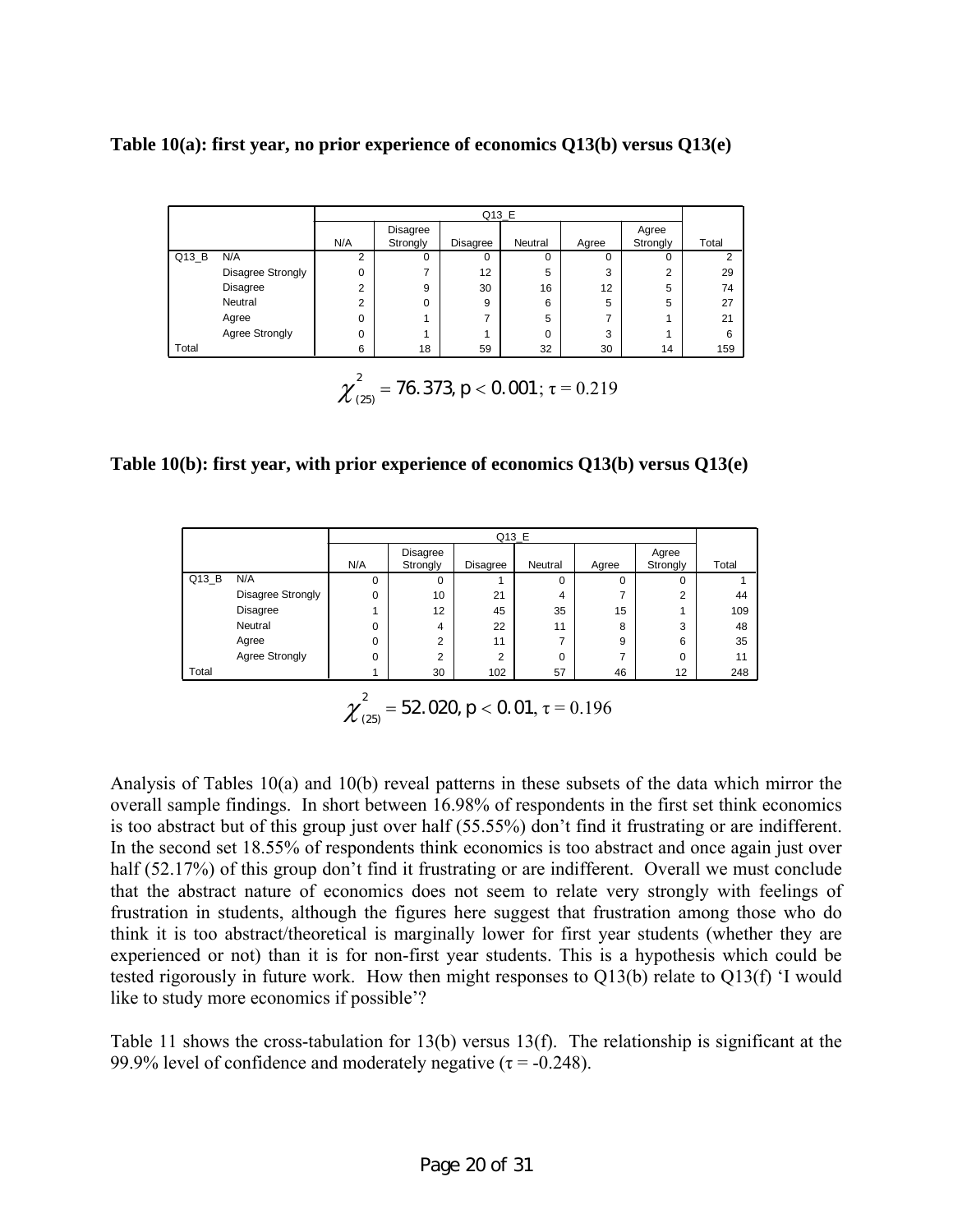#### **Table 11: 'I think economics is too abstract/theoretical to be of much practical use' versus 'I would like to study more economics if possible'**

|       |                   | Q13_F  |                             |          |          |       |                   |       |
|-------|-------------------|--------|-----------------------------|----------|----------|-------|-------------------|-------|
|       |                   | N/A    | <b>Disagree</b><br>Strongly | Disagree | Neutral  | Agree | Agree<br>Strongly | Total |
| Q13 B | N/A               |        | 0                           | 0        | $\Omega$ | ◠     |                   |       |
|       | Disagree Strongly |        | 0                           | 10       | 24       | 54    | 113               | 202   |
|       | Disagree          | 3      | 16                          | 47       | 121      | 192   | 118               | 497   |
|       | Neutral           | ◠<br>∠ | 5                           | 30       | 46       | 61    | 51                | 195   |
|       | Agree             | ◠<br>ے | 13                          | 44       | 45       | 57    | 29                | 190   |
|       | Agree Strongly    |        | ⇁                           | 15       | 19       | 16    | 12                | 70    |
| Total |                   | 10     | 41                          | 146      | 255      | 382   | 324               | 1158  |

$$
\chi^2_{(25)} = 183.279, p < 0.001, \tau = -0.248
$$

 Of the 257 (22.19% of the total sample) cases who either 'agree strongly' or 'agree' that economics is too abstract/theoretical some 178 of them (= 69.26%) are indifferent, 'agree' or 'agree strongly' that they would like to study more economics if possible. So, the abstract theoretical nature of economics is a deterrent to further study for some students, but for most who find it abstract it is perhaps just accepted that this is the nature of the subject and it is not sufficient to deter them from pursuing it further. Of course, this conclusion rests upon how we view the neutral response category, since these students have neither expressed a preference for more economics nor have they expressed a preference for no more economics. If we remove them from the story and look either side of the metaphorical fence here we find that 257 students think economics is too abstract/theoretical and of this group 79 would unequivocally not wish to pursue economics further compared to 114 who would. Seen in this light we might conclude that 30.73% of students don't want to pursue economics further (presumably in part because of its abstract nature, although these data imply correlation not causality) while 44.36% do want to pursue it in spite of their perception that it is too abstract/theoretical, and 24.91% are sitting on the fence. Once again we arrive at an empirically testable proposition.

# **Qualitative data and analysis**

There were two sources of qualitative data in this project: 1) the surveys, particularly answers to questions 14 and 15; and 2) the focus groups. Qualitative analysis involves the lengthy and labour-intensive coding of responses; however other, simpler analysis can be engaged in. For example, a simple content analysis might involve a rudimentary count of words and phrases used. Some of this work can be done on the qualitative data analysis package, Nvivo 7.0; other work can be done on statistical packages such as Excel or SPSS. Nvivo runs a simple word frequency search. This generates some useful results, but they must be filtered to remove unwanted words and to collect together uses of the same words or different conjunctions of verbs, where the meaning is the same. Also, Nvivo searches for individual words such as 'opportunity' and 'cost': phrases involving economic terminology such as 'opportunity cost' have to be constructed manually. A selection of the initial search results is shown in table 12.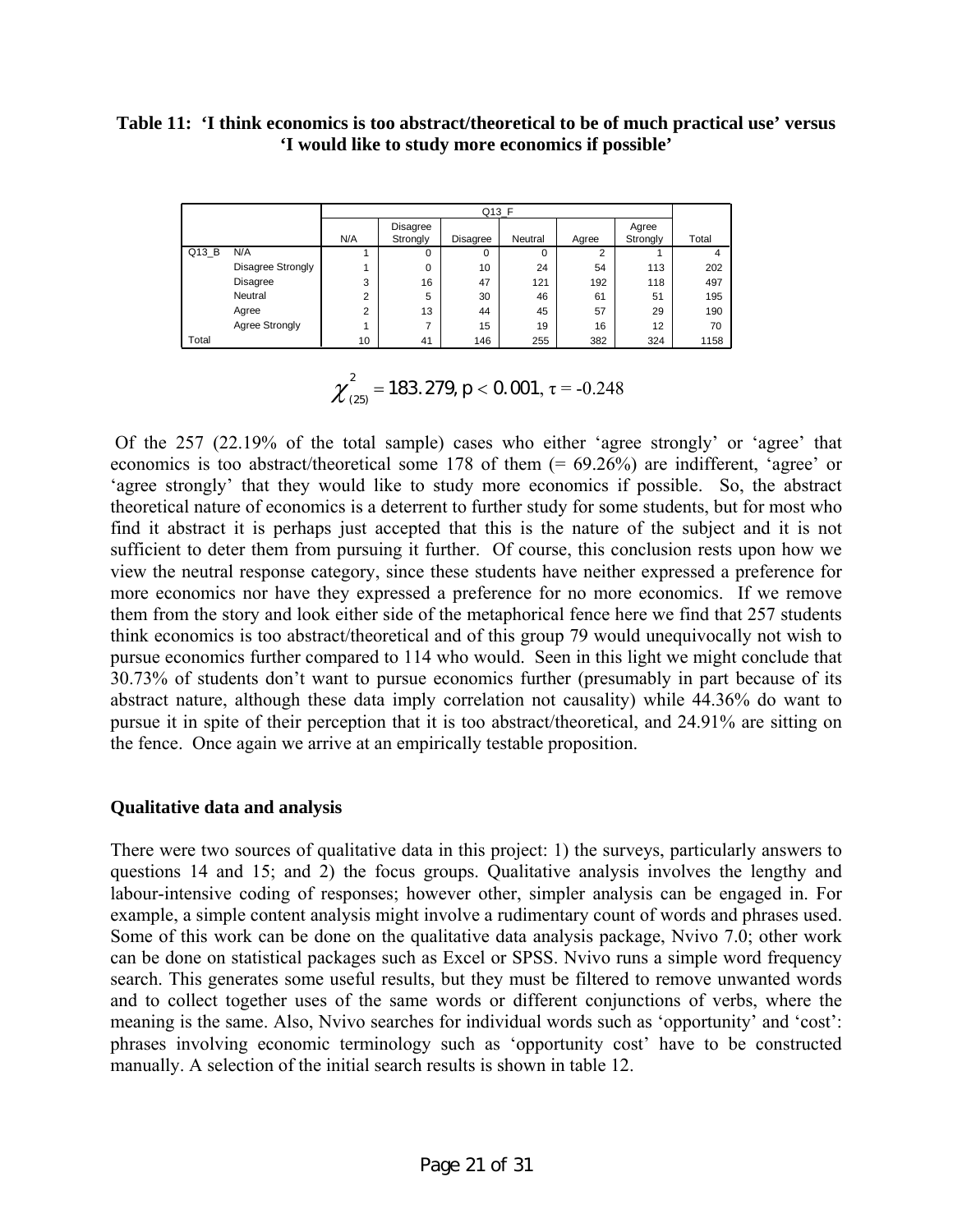**Table 12: selected initial word frequency counts for question 14 'Please list three concepts from your current economics unit(s) which you felt added the most to your understanding of the world'** 

| Search term (* indicates variations on root term) | Frequency               |
|---------------------------------------------------|-------------------------|
| Demand and supply                                 | 159                     |
| Market/s                                          | 156                     |
| Policy/ies                                        | 156                     |
| Model/s                                           | 129                     |
| Cost/s                                            | 109                     |
| Game theory                                       | 98                      |
| Trade                                             | 97                      |
| Inflation                                         | 87                      |
| $Macro*$                                          | $\overline{74}$         |
| Growth                                            | $\overline{73}$         |
| Monetary polic*                                   | 64                      |
| International                                     | $\overline{56}$         |
| Price/s                                           | $\overline{56}$         |
| Exchange rate                                     | $\overline{55}$         |
| Interest rate                                     | $\overline{55}$         |
| Opportunity cost                                  | $\overline{55}$         |
| Tax*                                              | $\overline{53}$         |
| Competition                                       | 52                      |
| Elastic*                                          | $\overline{52}$         |
| Development/economics                             | $\overline{50}$         |
| Analysis                                          | 49                      |
| Finance/ial                                       | 49                      |
| <b>GDP</b>                                        | 49                      |
| Understand/ing                                    | 43                      |
| Fiscal polic*                                     | 40                      |
| Marginal                                          | 40                      |
| Equilibrium                                       | $\overline{36}$         |
| IS-LM                                             | $\overline{35}$         |
| Keynes*                                           | $\overline{35}$         |
| Global*                                           | $\overline{34}$         |
| Unemployment                                      | $\overline{32}$         |
| Micro/econ*                                       | $\overline{30}$         |
| Behaviour                                         | $\overline{29}$         |
| Monopoly                                          | $\overline{24}$         |
| Comparative advantage                             | $\overline{22}$         |
| <b>History</b>                                    | 22                      |
| Perfect compet*                                   | 21                      |
| $Marx*$                                           | $20\,$                  |
| Apply*                                            | 16                      |
| Scarc*                                            | 14                      |
| Incentive/s                                       | 11                      |
| Heterodox                                         | $\overline{\mathbf{3}}$ |
| Happiness                                         | $\mathbf{1}$            |

The table shows selected initial word frequency counts for concepts which students found useful. Several interesting features emerge. Several core concepts appear to be regarded as useful: demand/supply, markets, cost/s, competition, price/s, inflation, elastic\* all appear more than 50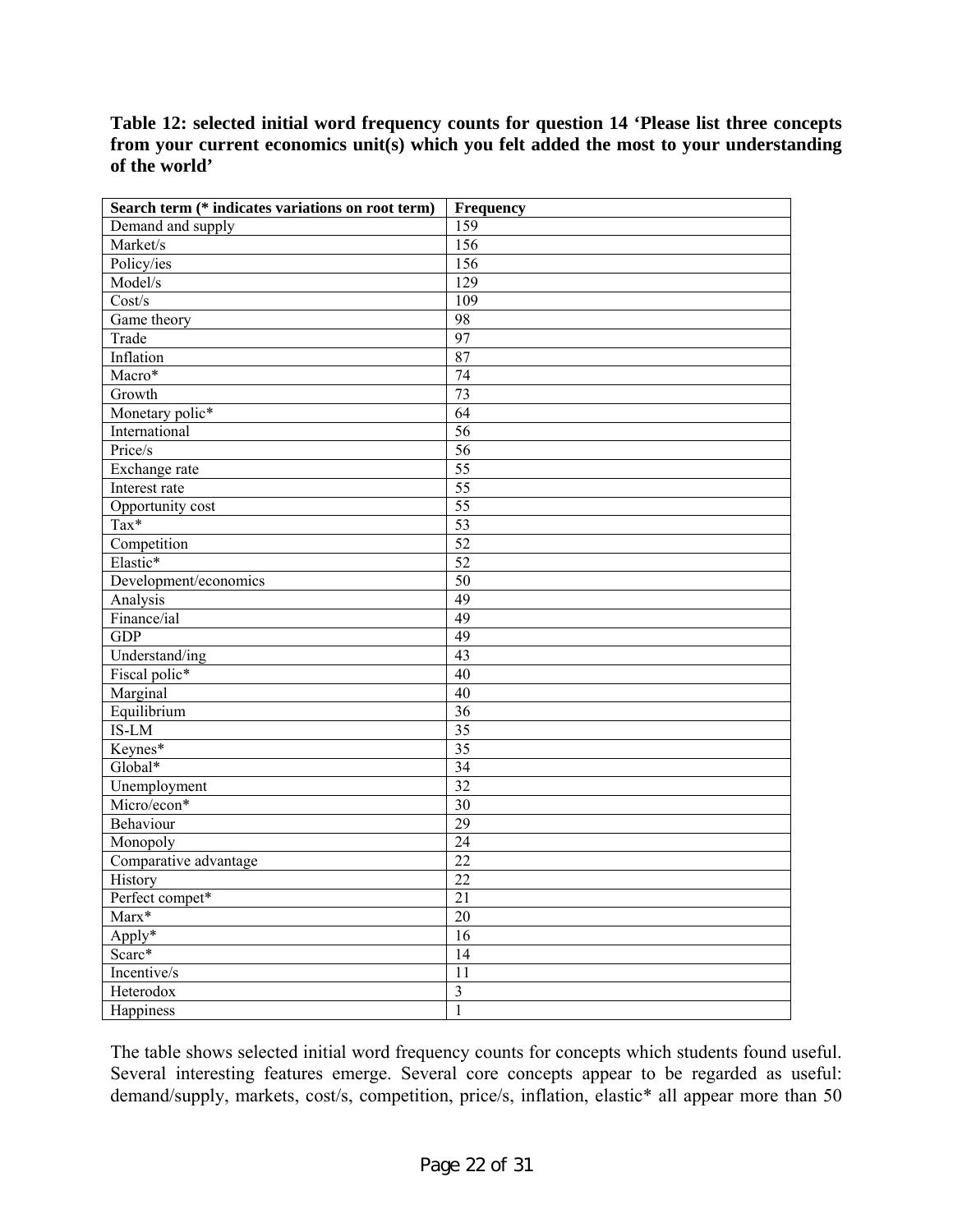times. The survey results and focus groups do tentatively suggest that students find most useful what they are studying at the moment. Further analysis needs to be carried out to examine whether the preponderance of core concepts is correlated with students being in the early stages of their studies. The conclusion from this might be merely that students have short memories. However, pedagogically, it might be more interesting: students may be taking on board 'threshold concepts' (ref), i.e. those which transform the way they think about the world. One of the findings emergent from the focus groups is that an attraction of economics is its ability to change the worldview and other thought processes of students, which supports the transformative thrust of threshold concepts. Generally, though, threshold concepts are focused on concepts rather than thought processes; and they tend to focus on mainstream ideas such as opportunity cost. It is interesting that the number of responses for scarc\* and incentive/s are quite low; whereas opportunity cost, marginal and equilibrium are relatively higher but much lower than for supply and demand. Of course, that scarc\* and incentive/s are low might only reflect that students were asked for three concepts only and were not asked to rank given choices in order of usefulness. Further, clearly students have embraced the language of economics, in the high score for model/s and, to a lesser extent, analysis.

There seems to be a slight bias towards macroeconomics in the results. The score for macro is much higher than micro, and the references to macroeconomic concepts like growth and inflation are more frequent than to microeconomic concepts, such as those connected to market structure. The clear exception to this claim is the high score for game theory as being useful. Two other clear themes emerge: there is an interest in policy. This theme also came out strongly in the focus groups – it was often tied to a stated preference for macroeconomics – which might also be connected to the theme of relevance and realism and the students' desire for both (see below). The second other major theme was that our respondents emphasised international themes, such as trade and exchange rates, as well as issues pertaining to development. Further analysis will be required to ascertain what is generating these responses. The results from the focus groups suggest that much of the reason relates to the perception that macroeconomic and international themes relate closely to policy, action, realism, relevance and perhaps the students' belief that they are gaining specialist knowledge and influence by studying economics. Indeed, the focus groups suggest that these factors might be considered more important than pecuniary reward as reasons for studying economics.

In terms of heterodox economics, it is difficult to infer too much from the results of Question 14. Clearly, some of our students have been exposed to what might be called heterodox concepts and thinkers. The medium high score for Keynes\* might simply be a consequence of studying macroeconomics (as reflected in the relative popularity of IS/LM); but the lower but reasonable score for Marx<sup>\*</sup> (added to Marxist concepts such as the organic composition of capital) is less ambiguous. The low score for 'heterodox' is perhaps not surprising: it is not a word which is frequently used in teaching. However, arguably, the medium high score for history (allied to a score of 13 for history of economics) might suggest that students' concerns are allied to those of heterodox economics. A similar conclusion might be (very cautiously) drawn from the popularity of macroeconomics and policy (where heterodox perspectives are seen more often and have had more influence). Arguably though, more encouragement for heterodox economists might be found in the responses to question 15, on what students would like to see more of.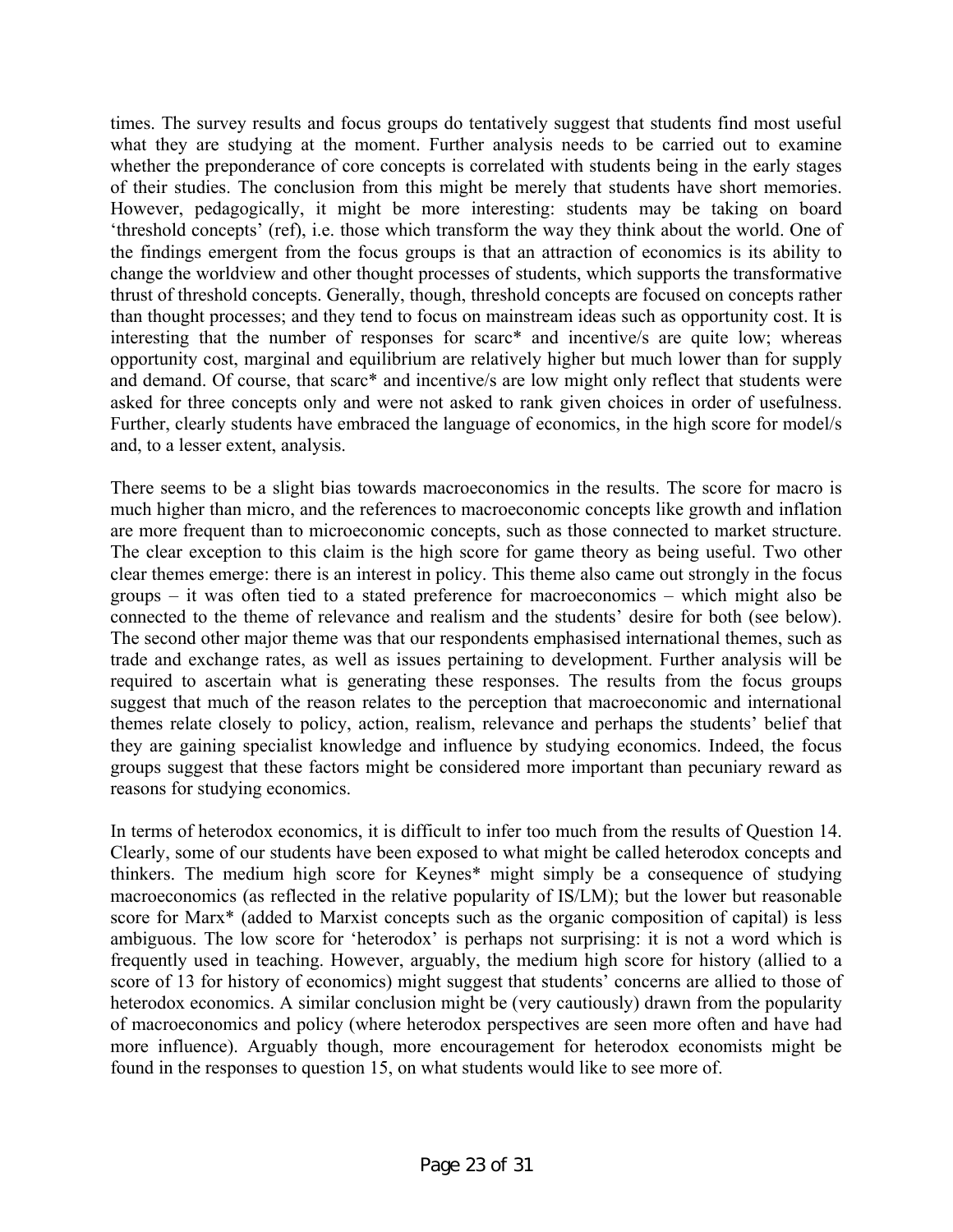**Table 13: selected initial word frequency counts for question 15 'Are there any topics you would liked to have seen covered in your economics unit(s) (but which were not)?'** 

| Search term (* indicates variations on root term) | <b>Frequency</b> |
|---------------------------------------------------|------------------|
| Market/s                                          | 64               |
| Development/economics                             | 61               |
| Finance/ial                                       | $\overline{57}$  |
| Real/world                                        | 46               |
| History                                           | 44               |
| $Apply*$                                          | $\overline{35}$  |
| International                                     | $\overline{35}$  |
| Policy/ies                                        | 30               |
| Trade                                             | 26               |
| Issue/s                                           | $\overline{23}$  |
| stock                                             | 23               |
| Math*                                             | $\overline{21}$  |
| Macro*                                            | 20               |
| Think                                             | 20               |
| Environment/al                                    | 19               |
| Keynes*                                           | $\overline{18}$  |
| Stock market                                      | 18               |
| Economic history                                  | $\overline{17}$  |
| Practical/ly                                      | 17               |
| Political economy                                 | 16               |
| Micro/econ*                                       | $\overline{15}$  |
| School/s                                          | 15               |
| Behavioural economics                             | $\overline{13}$  |
| Game theory                                       | 13               |
| History of economic                               | 13               |
| International trade                               | $\overline{13}$  |
| Relevance/t                                       | $\overline{12}$  |
| A specific historical reference                   | 10               |
| Alternative                                       | $\overline{10}$  |
| $Marx*$                                           | 10               |
| Philosoph*                                        | $\overline{9}$   |

There were fewer responses to question 15, either in total or in terms of the variety. A number of students quite reasonably commented that it was impossible for them to comment on what was missing. Nonetheless, some interesting themes emerge. Indeed, the responses to question 15 are generally more useful, because they require more thought and rely less on what the students have studied most recently (not withstanding those students who wanted 'more of…' a recently studied topic). What is immediately clear is that the terms used most frequently all concern application of theory. That is either in the case of a specialist area, for instance development, finance, trade and stock markets, or in the use of the terms 'real' or 'real world', 'apply\*', 'issue/s', 'practical/ly' and 'relevant/relevance'. Sometimes these concerns were raised as criticisms of current practice, at other times they focused on demand more application of useful concepts. These results are borne out very clearly in the focus group findings. Related to the question of relevance and application, it is also significant that concepts connected to history score highly, either relating to the importance of history in general, specific historical references, or to the history of economic thought. Again, these findings were supported by the focus group results.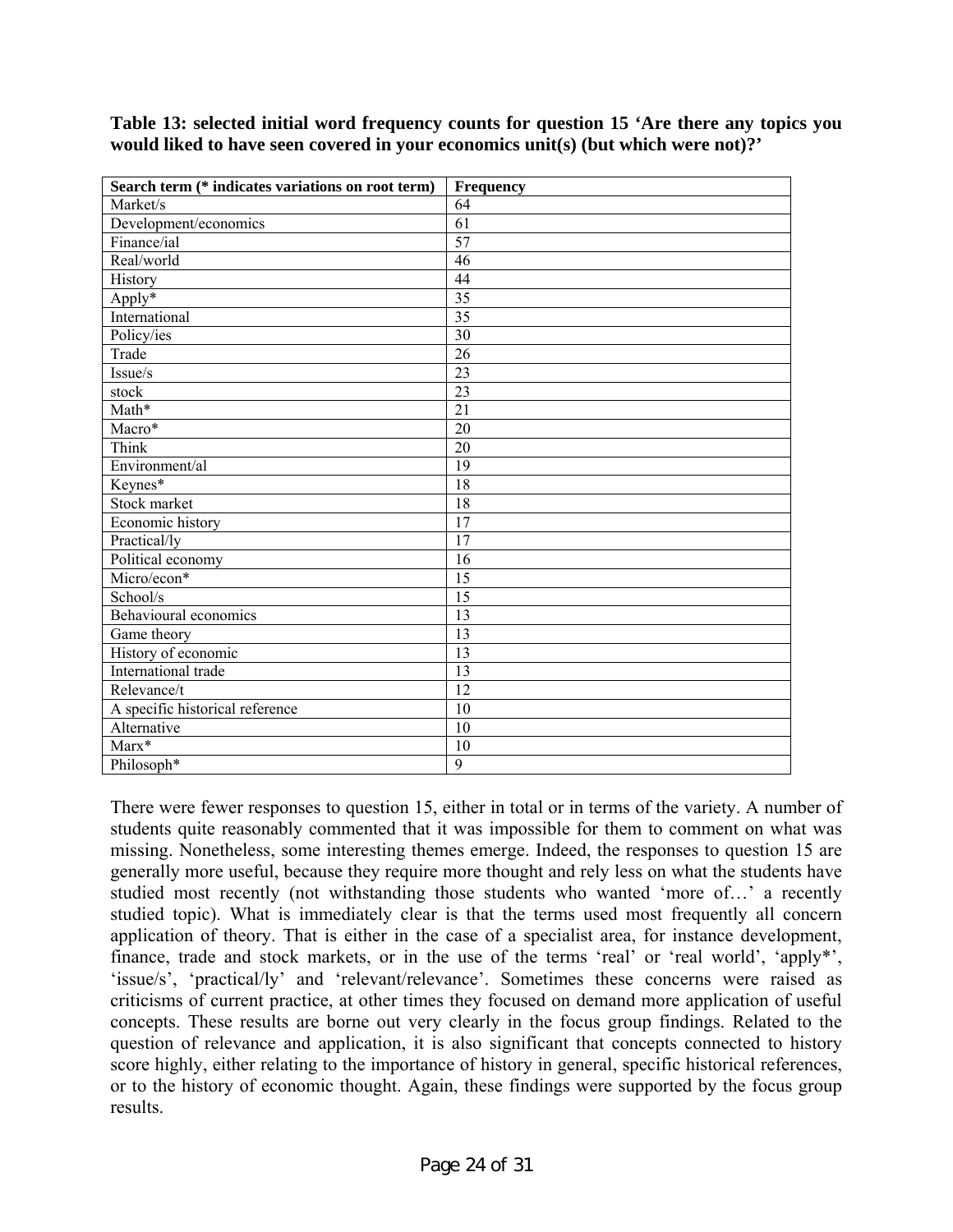Heterodox concepts were also prevalent in the suggestions for changing economics, as shown by the scores for Keynes, Marx, behavioural economics, school/s (of thought) and political economy. Given the nature of our sample, we must be very cautious about drawing inferences based on these findings: particularly with the focus groups, the way subjects were selected biases the results towards history of thought and also heterodox material. Another interesting feature which emerged though – which was supported by the focus groups – was that students felt that economics benefited them because of changes to their thought processes. That is clear from the references to 'think' (as in thinking differently, more critically or analytically) and arguably to references to 'debate' and to practical application. Perhaps it is in these ways, rather than through concepts, that we should judge whether students have passed through thresholds. This finding is supported by Earl (2000).

As already intimated, the focus groups revealed many similar themes as the questionnaire. The themes relate to many pedagogical issues of curriculum design and delivery. They also point to several ways in which heterodox economics might have a meaningful input. A few general points should also be made: unsurprisingly, many of the responses reflected specific elements of individual groups' experience of learning economics in their own universities. For example, students who had been taught via debates, parallel perspectives, or problem-based learning commented on those facets. Other comments reflected material contained in economic policy, or history of thought modules. Some topics were discussed because they were raised by the researcher. These topics changed as the focus groups progressed. The topics included: climate change, consumer choice, application and economic development.

In addition to those topics, many others emerged from the focus groups. Related to consumer choice were the role of incentives and diminishing marginal utility. These were to be expected given conventional economics' focus on them. However, additionally, students raised questions about the formation of preferences, consumer sovereignty versus dependency (see Himmelweit, et al, 2001: ch 3), the distinction between needs and wants, and the relation between wealth, welfare, utility and happiness. These points connect to another dominant theme, that of the role of psychology in economics. That might indicate some role for behavioural economics in the teaching of microeconomics. Another reason to do so would be to address the generalised concern expressed by students about the need for realism in assumptions. Such concerns were also raised in the specific case of perfect competition; and in one case about microeconomics in general. The link to psychology also hints at another theme: the links of economics to other disciplines. Several participants expressed a desire to see politics, ethics, values and other normative elements embedded in economics; that supports a call for more explicit treatment of philosophical issues in economics. Politics was considered particularly important because of the stress – shared across focus groups – on policy as an important factor in galvanising student interest.

Indeed, stimulating interest via current events, relevance of material and above all, application of theory was the most significant simple pedagogical implication of the findings of both the survey and focus groups. Participants repeatedly expressed a frustration with unrealistic assumptions and theories which appear detached from reality. This could be taken as a criticism of mainstream economics, which may be argued to place less emphasis on realism of assumptions (perhaps following Friedman, 1953); however it is a generalised criticism of economics and its teaching.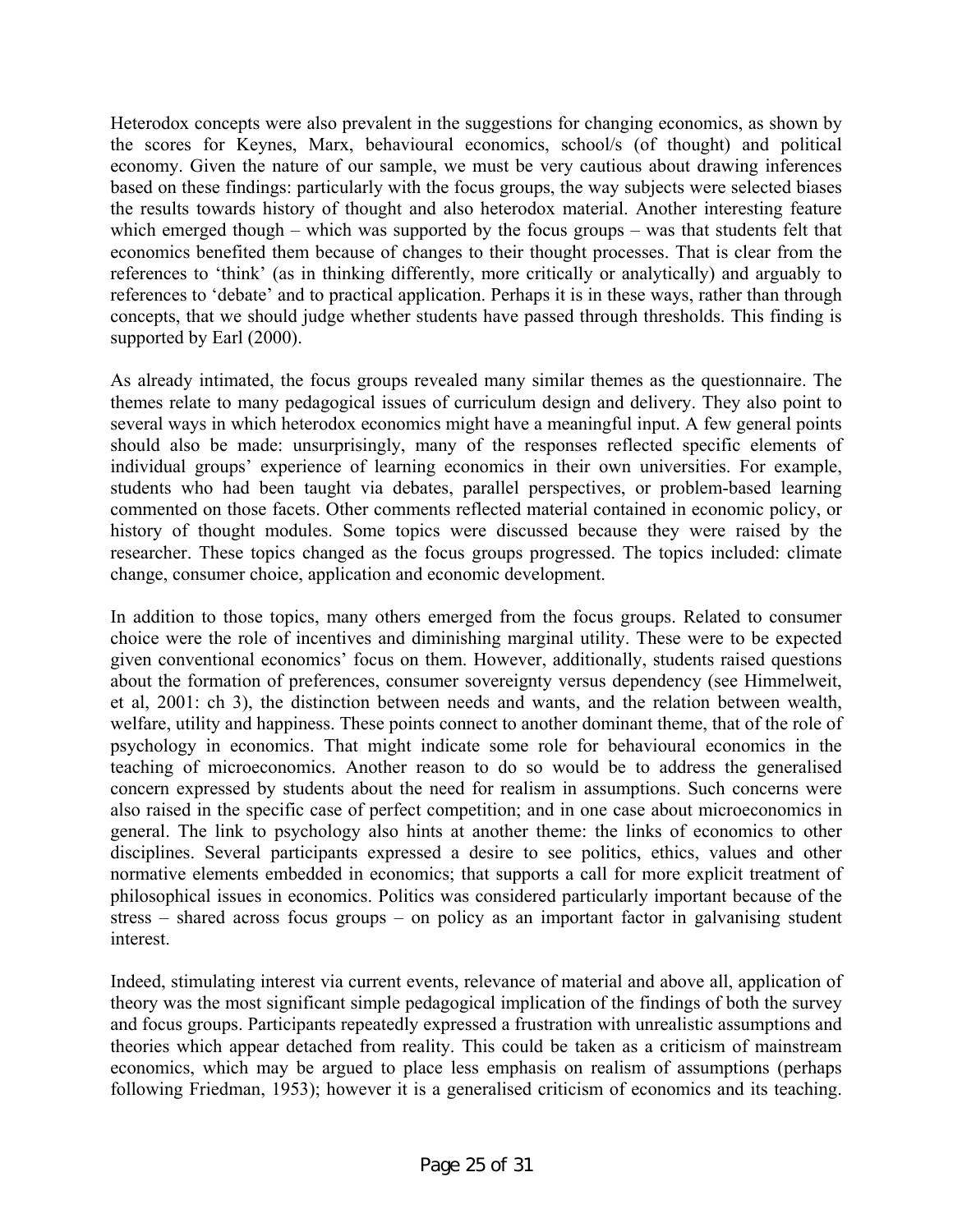Students did not express generalised dissatisfaction with models and abstraction: rather it was the failure to apply these tools to the real world which generated frustration. Additionally, some concern and expression was noted about the emphasis in teaching on mathematics; however, often students recognised the importance and usefulness of mathematics as a part of economics. However, they also recognised the importance of evidence of other types, including data of different types. Included in that category was a recognition of the value of looking at problems from different perspectives: the vast majority of participants expressed a preference for studying a range of perspectives and understanding the debates which occur. This finding was stronger than that found in the survey: that is not surprising given that many of the students had received teaching which stressed debates.

One of the reasons why debates were seen as useful was that they encouraged several cognitive abilities to develop in students. For instance, the use of judgement was recognised as important: and this flowed from a recognition – and, crucially, acceptance – of ambiguity and uncertainty. In terms of Earl's (2000) framework, these students were no longer dualistic thinkers and were cognitively more developed. Participants expressed the belief that studying economics had made them more questioning, critical and able to argue: and that this was independent of their overall maturity and experience. That suggests that students want to be equipped to make better, more informed decisions. Such skills could be valuable *per se*, but also were considered by some participants as desirable for employability. Such concerns also relate to the ability of graduates to make decisions in a business context. Also, the desire to be able to make better decisions relates to participants' preference for and interest in policy; and in turn an expressed preference for macroeconomics over microeconomics. Both of those preferences were also found in the survey results.

# **Conclusions**

This paper presents preliminary results of research based on multiple data sources including an international survey of students using an international online questionnaire and focus groups conducted in the UK. The quantitative data analysis illustrated above suggests that, on the whole, students have positive perceptions of economics. What role then for heterodox economics? At this point conclusions must be tentative, but one implication we can draw from the sample data analysed here is that a more overt heterodox approach *early on* in the curriculum may have a role to play in reducing student frustration with economics (particularly early on in the curriculum) and, consequently, help ensure drop out rates are reduced (see Becker, 2004; McDonough, 2004; Earl & Wakeley, 2005; Stilwell, 2005; Pluta, 2006 for suggested approaches). Furthermore, while the abstract/theoretical nature of economics might be less of a deterrent to pursuing economics further than we might have expected the analysis above suggests that there is a role for inductive teaching strategies; the use of real world stories and data as a basis for ground-up theory building (see the discussion of 'the "real" hook' in Hoyt, 2003) which may help students who are sitting on the fence (those in the neutral categories) to change their perceptions of economics in a positive direction.

Of course we must recognize the limitations of our dataset here. Perhaps its biggest limitation with respect to finding out what students' perceptions of economics are, is that it does not include the views of students who may have considered studying economics prior to committing to their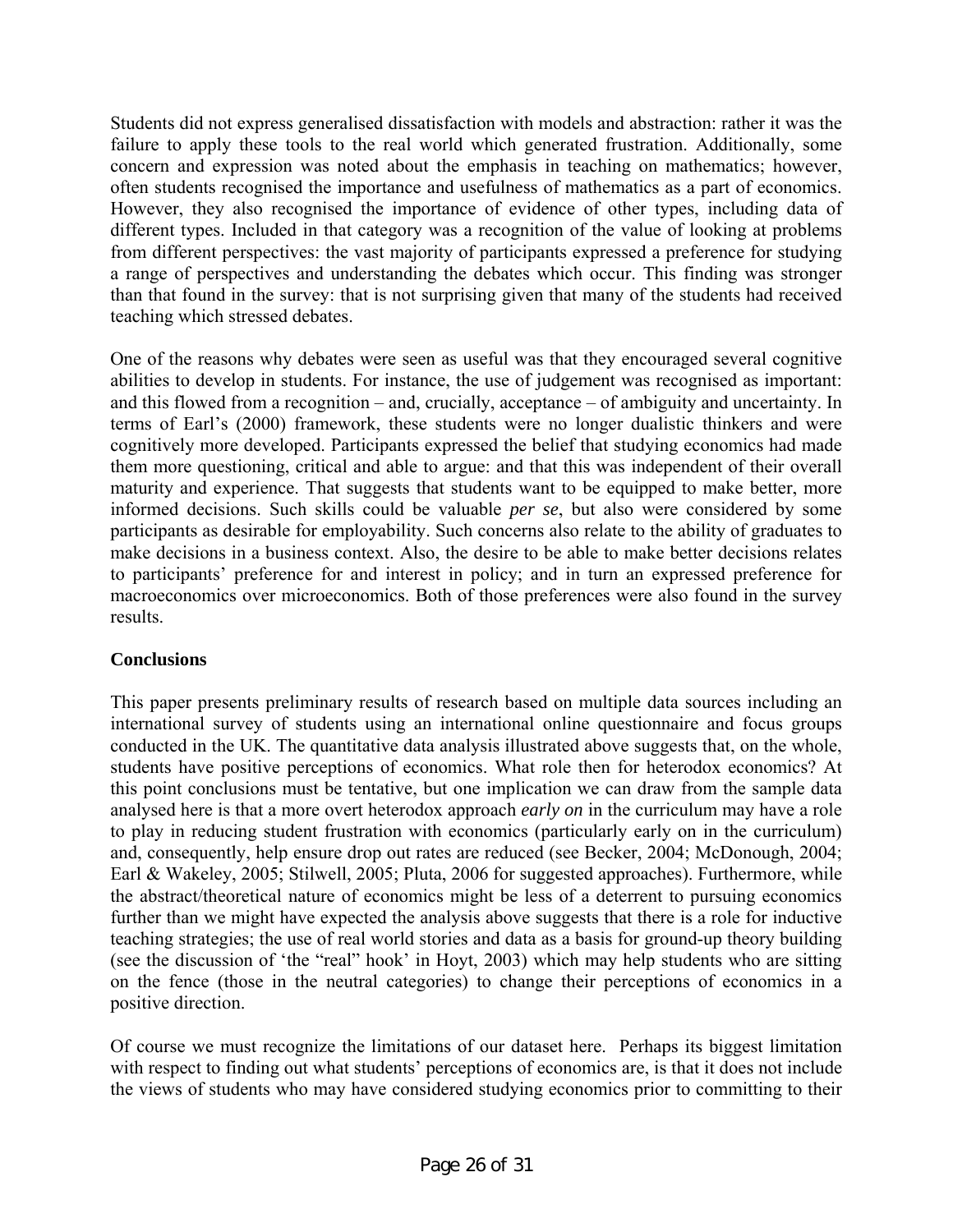university studies but who have chosen not to. By definition they do not appear in our sample and consequently they are a source of missing data which means that perhaps positive perceptions of economics are overstated here.

The qualitative data analysis show that students are often frustrated by the lack of relevance perceived in economics and they often fail to connect theoretical stories to the reality they see around them. The study examines factors which affect such perceptions, including work experience, age and career aspirations. The paper presents concepts which students perceive to be useful, including supply and demand, game theory and development, concepts which are less useful, such as rationality, and areas of economics perceived to be lacking, such as its ethical dimensions, its usefulness in explaining climate change and its treatment of human beings as simple agents. The results are preliminary but nonetheless interesting. They indicate a need for economics to broaden its scope and present a case for combining theoretical approaches. The study also provides some insight into the mixing of methods and the use of focus groups in economics.

One of the key questions raised in the research is the extent to which heterodox economics can be shown to be effective in creating understanding of real world issues. More analysis of this is required, but based on these preliminary findings, several tentative claims can be made. Both in terms of concepts cited as useful and the content of the focus groups, there is some evidence that heterodox economics may add value. For example, on consumer choice, respondents found the more complex treatment of humans offered by heterodoxy more persuasive than *homo economicus*. Many respondents seemed to appreciate the analytical rigour offered by traditional economics but also appealed for a broader treatment of economic questions, considering the political and ethical dimensions of real problems. More broadly, students, although they appreciate the usefulness of models, do not seem prepared to accept that models and theories could be divorced from reality: some realism of assumptions seems necessary to convince them of the usefulness of models and theories. Even more broadly, many respondents felt that debate was useful and important in developing understanding and cognitive capacity. On all of these points, heterodox economics can assist: directly, in terms of being broader and less scientistic; and indirectly, by being used as a perspective relevant to debates.

Clearly, more analysis needs to be done. The quantitative data can be analysed further to assess relationships between biographical factors and perceptions of economics, as well as cognitive development and perceptions of economics. The qualitative element of the questionnaire, once coded, can be analysed quantitatively against biographical factors and indicators of cognitive development. Further, the focus groups need to be continued, in Australia, and the emergent themes assessed in that context.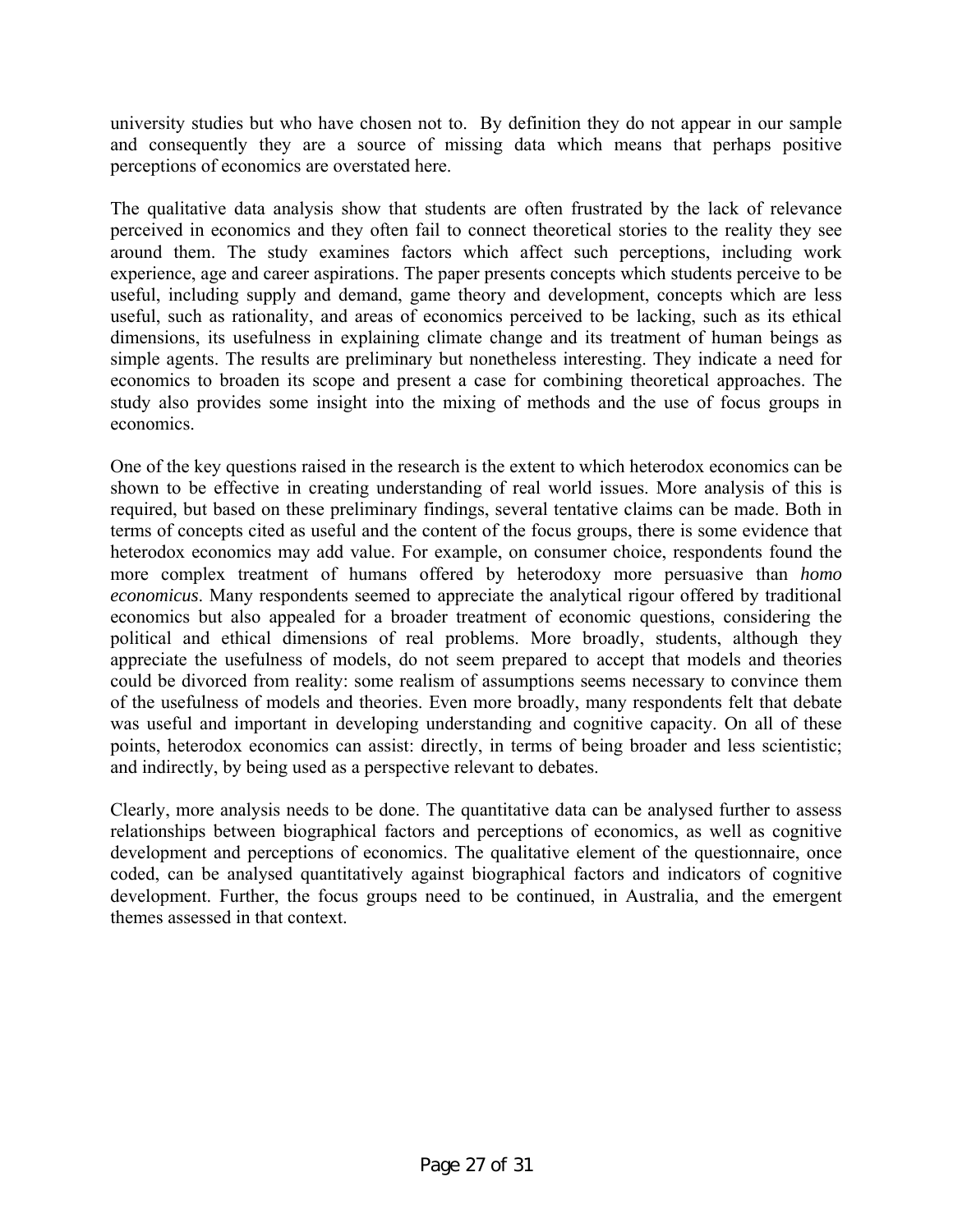# **Appendix A Survey Questions and Codes**

| Q <sub>1</sub><br>1<br>2 | Please state whether you are<br>Male<br>Female | Q8             | Have you had any full-time work<br>experience (i.e. paid or voluntary work which has<br>taken up your entire working week of 35 hours?) |
|--------------------------|------------------------------------------------|----------------|-----------------------------------------------------------------------------------------------------------------------------------------|
|                          |                                                |                | N <sub>0</sub>                                                                                                                          |
| Q2                       | What was your age on your last birthday?       | 2              | Yes                                                                                                                                     |
| $\mathbf{1}$             | $17 - 21$                                      |                |                                                                                                                                         |
| $\overline{2}$           | $22 - 26$                                      |                |                                                                                                                                         |
| $\mathfrak{Z}$           | $27 - 31$                                      | Q <sub>9</sub> | Have you ever had a part-time or casual                                                                                                 |
| $\overline{4}$           | $32 - 36$                                      | job?           |                                                                                                                                         |
| 5                        | $37 - 41$                                      |                | $\rm No$                                                                                                                                |
| 6                        | $42 +$                                         | 2              | Yes                                                                                                                                     |
|                          |                                                |                |                                                                                                                                         |
| Q <sub>3</sub>           | What is your nationality?                      | Q10            | Have you ever studied economics before?                                                                                                 |
| 1                        | UK                                             |                | N <sub>0</sub>                                                                                                                          |
| $\boldsymbol{2}$         | <b>USA</b>                                     | 2              | Yes                                                                                                                                     |
| 3                        | Australia                                      |                |                                                                                                                                         |
| 4                        | Republic of Ireland                            |                | $Q10(a)$ If yes, state what is the highest level at                                                                                     |
| 5                        | New Zealand                                    |                | which you have studied economics before                                                                                                 |
| 6                        | Other                                          |                | high school/A level/international                                                                                                       |
|                          |                                                |                | baccalaureate etc.                                                                                                                      |
| Q4                       | What level of degree are you currently         | 2              | degree (either undergraduate or post-                                                                                                   |
| studying?                |                                                | graduate)      |                                                                                                                                         |
| 1                        | <b>Bachelors</b>                               | 3              | professional exams (e.g. accounting,                                                                                                    |
| $\overline{c}$           | Postgraudate diploma                           | banking, etc.) |                                                                                                                                         |
| 3                        | Masters (non-MBA)                              | 4              | Other                                                                                                                                   |
| 4                        | <b>MBA</b>                                     |                |                                                                                                                                         |
| 5                        | PhD                                            | <b>Q11</b>     | In your 'ideal' future career, how do you                                                                                               |
| 6                        | Other                                          |                | see yourself making a living?                                                                                                           |
|                          |                                                |                | private sector salaried manager                                                                                                         |
| Q <sub>5</sub>           | Name of your degree [include any major         | 2              | public sector salaried manager                                                                                                          |
|                          | and minor] (e.g. Business Administration;      | $\overline{3}$ | self-employed (includes commission-only                                                                                                 |

sales work)<br>4 Ac 4 Academic<br>5 Other **Other** 

**Economics; Engineering; Tourism & Leisure etc.):** 

| Q6        | What year of study are you currently in? |
|-----------|------------------------------------------|
|           | 1st                                      |
| 2         | 2nd                                      |
| 3         | 3rd                                      |
| 4         | 4th                                      |
| 5         | Other                                    |
| Q7<br>in? | Which country are you currently studying |
|           | UK                                       |
| ◠         | T TCLA                                   |

- 2 USA<br>3 Austr
- 3 Australia<br>4 New Zeal
- 4 New Zealand<br>5 Republic of Ir Republic of Ireland
- 6 Other

**studied most recently (a unit may also be called a module, or in the USA, a course).** 

**Q12 Please list the economics unit(s) you have**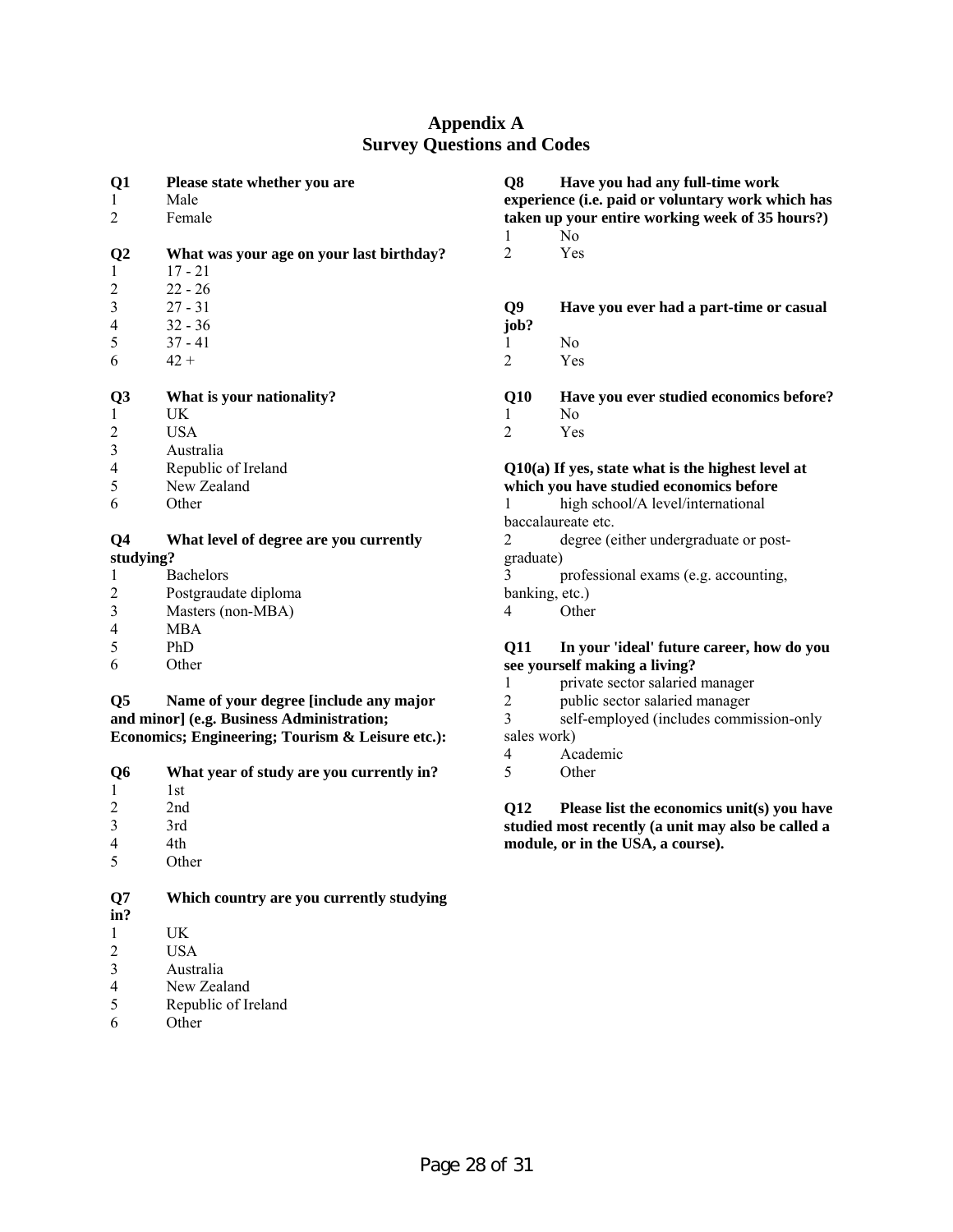**Q13(a) I find studying economics to be relatively easy** 

The following scale was relevant to **all statements under Q.13**.

- 0 Not applicable
- 1 Disagree strongly
- 2 Disagree
- 3 Neither agree nor disagree
- 4 Agree
- 5 Agree strongly

**Q13(b) I think economics is too abstract/theoretical to be of much practical use** 

**Q13(c) I think my knowledge of economics may help me in my future career** 

**Q13(d) I think my knowledge of economics may help me make better decisions** 

**Q13(e) I find studying economics to be frustrating** 

**Q13(f) I would like to study more economics if possible** 

**Q13(g) Economics has helped me to understand other people's behaviour better** 

**Q13(h) I think my knowledge of economics could help me write a business plan** 

**Q13(i) Knowledge of economics may help me make lots of money** 

**Q13(j) Economics is not about what I expected it to be about** 

**Q13 (k) I find economics confusing** 

**Q13(l) My recent economics unit(s) has (have) helped me understand the world better than did other economics units I have previously studied** 

**Q14 Please list three concepts from your current economics unit(s) which you felt added the most to your understanding of the world** 

**Q15 Are there any topics you would liked to have seen covered in your economics unit(s) (but which were not)? (Please list up to 5 topics)**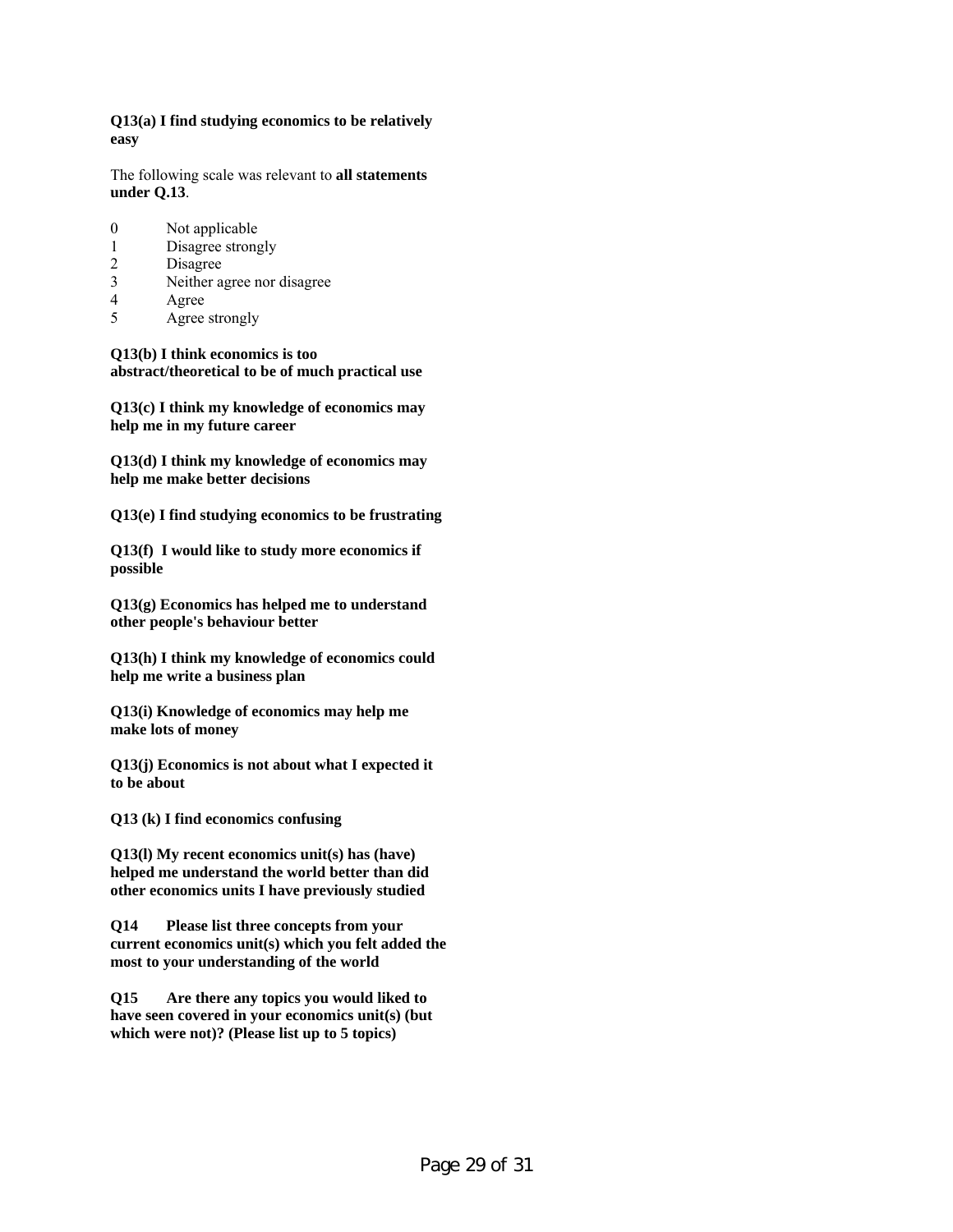# **References**

Alauddin, M. and Valadkhani, A. (2003) Causes and implications of the decline of the economics majors: a focus on Australia, *Journal of Economic and Social Policy*, vol. 7, pp. 68-90.

Baumol, W.J. (1991) Toward a newer economics: the future lies ahead!, *Economic Journal*, 101, pp. 1-8

Becker, W. (2004) Good-by old, hello new in teaching economics, *Australasian Journal of Economics Education*, 1, pp.5-17

Bryman, A. & Bell, E. (2003) *Business Research Methods,* Oxford: Oxford University Press

Clarke, P. and Mearman, A. (2003). 'Why Marxist Economics should be taught but probably won't be!', *Capital and Class*, 79: 55-80.

Colander, D. (2000). 'The Death of Neoclassical Economics', *Journal of the History of Economic Thought*, 22 (2): 127-143.

Colander, D., Holt, R. and Rosser, B. (2004). 'The Changing Face of Mainstream Economics', *Review of Political Economy*, 16 (4): 485-99.

Creswell, J. and Plano Clark, V. (2006). *Designing and Conducting Mixed-Methods Research*, London: Sage.

Davis, J. (2006). 'The Turn in Economics: Neoclassical Dominance to Mainstream Pluralism?', *Journal of Institutional Economics*, 2 (1): 1-20.

Downward, P. and Mearman, A. (2007). 'Retroduction as Mixed-Methods triangulation in Economic Research: Reorienting Economics into Social Science', *Cambridge Journal of Economics*, 31: 77-99.

\_\_\_\_\_\_\_\_\_\_\_\_\_\_\_\_\_\_\_\_\_\_ (2008). 'Decision-Making at the Bank of England: A Critical Appraisal', *Oxford Economic Papers*.

Earl, P. (2000). 'Indeterminacy in the Economics Classroom', in P. Earl and S. Frowen (eds) *Economics as an Art of Thought: Essays in Memory of GLS Shackle*, London: Routledge.

Earl, P.E. and Wakeley, T. (2005) 'Entrepreneurship as a point of departure for a course in pluralist economic principles.' 2005 AHE Conference, London, UK. Available online at: http://eprint.uq.edu.au/archive/00002298

Fraenkel, J. and Wallen, N. (1990). *How to Design and Evaluate Research in Education*, New York: McGraw Hill.

Friedman, M. (1953). 'The Methodology of Positive Economics', in *Essays in Positive Economics*, Chicago: University of Chicago Press.

Hansen, W.L., Salemi, M., & Siegfried, J.J. (2002) Use it or lose it: teaching literacy in the economics principles course, *American Economic Review (Papers and Proceedings)*, 92, pp.463-472

Himmelweit, S., Simonetti, R. and Trigg, A. (2001). *Microeconomics: Neoclassical and Institutionalist Perspectives on Economic Behaviour*, Milton Keynes: Open University.

Hodgson, G.M. (1999) *Evolution and Institutions: On Evolutionary Economics and the Evolution of Economics*, Cheltenham: Edward Elgar

Holt, C. (1999). 'Teaching Economics with Classroom Experiments: A Symposium', *Southern Economic Journal*, 65 (3): 603-610.